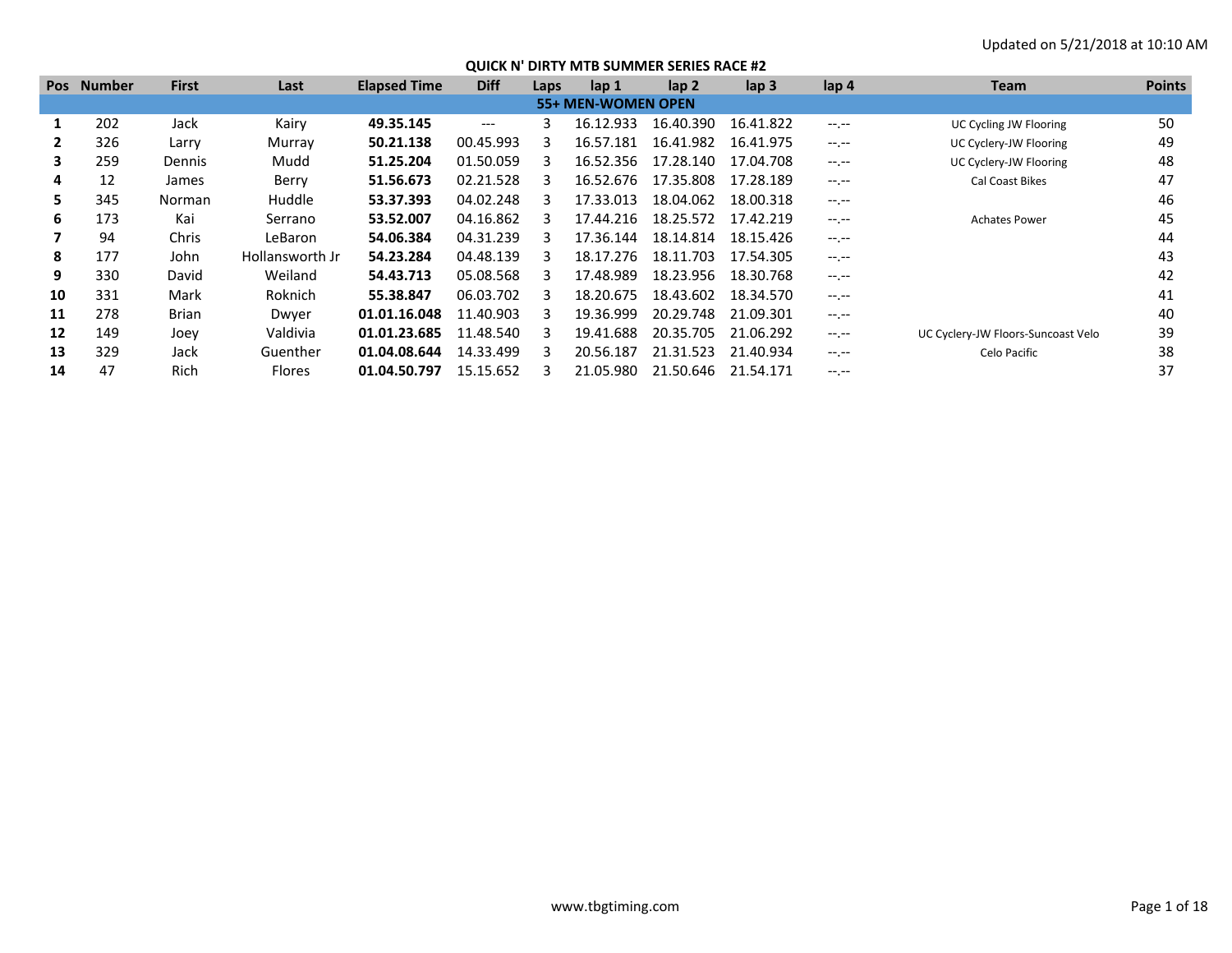|              | Pos Number | <b>First</b>   | Last             | <b>Elapsed Time</b> | <b>Diff</b>      | Laps          | lap 1                     | lap <sub>2</sub> | lap <sub>3</sub> | lap 4            | <b>Team</b>               | <b>Points</b> |
|--------------|------------|----------------|------------------|---------------------|------------------|---------------|---------------------------|------------------|------------------|------------------|---------------------------|---------------|
|              |            |                |                  |                     |                  |               | <b>BEGINNER MEN 16-36</b> |                  |                  |                  |                           |               |
| 1            | 323        | Kyle           | Doyle            | 35.44.443           | $---$            | 2             | 17.45.296                 | 17.59.147        | $-1 - 1 - 1 = 0$ | $-1.1$           | <b>Better Buzz Coffee</b> | 50            |
| $\mathbf{2}$ | 74         | Logan          | Ivar             | 36.11.929           | 00.27.486        | 2             | 18.00.195                 | 18.11.734        | $-1 - 1 - 1 = 0$ | $-1.1$           | Gearworx                  | 49            |
| 3            | 304        | Porkirio       | Diaz             | 37.45.769           | 02.01.326        | 2             | 19.09.381                 | 18.36.388        | $-1 - 1 - 1 = 0$ | $-1.1$           | <b>Click MTB</b>          | 48            |
| 4            | 185        | Chadd          | Carr             | 38.12.756           | 02.28.313        |               | 18.59.099                 | 19.13.657        | $-1.1$           | $-1.1 -$         | <b>Team Eastman</b>       | 47            |
| 5.           | 219        | Robert         | Cota             | 39.07.747           | 03.23.304        |               | 19.32.026                 | 19.35.721        | $-1. - -$        | $-1.1 -$         | NV5                       | 46            |
| 6            | 151        | Tyson          | Vonderfecht      | 39.10.324           | 03.25.881        |               | 19.38.334                 | 19.31.990        | $-1$ , $-1$      | $-1$ , $-1$      |                           | 45            |
| 7            | 375        | Gilberto       | Jimenez          | 39.17.228           | 03.32.785        | $\mathcal{P}$ | 19.54.068                 | 19.23.160        | $-1$ , $-1$      | $-1$ , $-1$      |                           | 44            |
| 8            | 262        | Ethan          | Veitch           | 39.29.674           | 03.45.231        |               | 20.03.933                 | 19.25.741        | $-1$ , $-1$      | $-1$ , $-1$      |                           | 43            |
| 9            | 57         | Paul           | Greco            | 39.44.497           | 04.00.054        | 2             | 19.37.466                 | 20.07.031        | $-1$ , $-1$      | $-1$ , $-1$      |                           | 42            |
| 10           | 26         | Jared          | Conrad           | 40.38.727           | 04.54.284        | 2             | 20.07.155                 | 20.31.572        | $-1$ .           | $-1$ , $-1$      |                           | 41            |
| 11           | 130        | Andrey         | Samoshin         | 41.05.056           | 05.20.613        | $\mathcal{L}$ | 20.23.513                 | 20.41.543        | $-1$ , $-1$      | $-1.1 -$         | San Diego Descenders      | 40            |
| 12           | 140        | <b>Brandon</b> | Strausbaugh      | 41.25.077           | 05.40.634        | 2             | 20.15.286                 | 21.09.791        | $-1$ , $-1$      | $-1 - 1 - 1 = 0$ |                           | 39            |
| 13           | 164        | Chad           | <b>Haertling</b> | 42.33.285           | 06.48.842        | $\mathcal{L}$ | 21.03.535                 | 21.29.750        | $-1$ , $-1$      | $-1$ , $-1$      |                           | 38            |
| 14           | 231        | Juan           | Gonzalez         | 42.51.636           | 07.07.193        | $\mathcal{L}$ | 21.17.826                 | 21.33.810        | $-1$ , $-1$      | $-1$ , $-1$      |                           | 37            |
| 15           | 163        | Travis         | <b>Brock</b>     | 43.20.710           | 07.36.267        |               | 20.58.727                 | 22.21.983        | $-1 - 1 - 1 = 0$ | $-1.1 -$         | <b>SDRC</b>               | 36            |
| 16           | 96         | rene           | leyva            | 43.47.875           | 08.03.432        |               | 21.32.024                 | 22.15.851        | $-1 - 1 - 1 = 0$ | $-1.1$           | spinergy                  | 35            |
| 17           | 254        | Anthony        | Lopez            | 43.53.862           | 08.09.419        | 2             | 21.30.794                 | 22.23.068        | $-1. - -$        | $-1.1$           | Xc baja                   | 34            |
| 18           | 38         | Hoang          | Dinh             | 45.06.326           | 09.21.883        |               | 22.17.858                 | 22.48.468        | $-1$ , $-1$      | $-1.1$           | <b>Team More Wins</b>     | 33            |
| 19           | 82         | Nathan         | Jovin            | 45.10.484           | 09.26.041        |               | 22.39.996                 | 22.30.488        | $-1$ , $-1$      | $-1.1$           |                           | 32            |
| 20           | 64         | <b>COREY</b>   | <b>HELGEN</b>    | 46.03.405           | 10.18.962        |               | 22.44.605                 | 23.18.800        | $-1$ , $-1$      | $-1.1 -$         |                           | 31            |
| 21           | 176        | Ronnie         | Romero           | 48.22.696           | 12.38.253        |               | 24.01.427                 | 24.21.269        | $-1 - 1 - 1 = 0$ | $-1 - 1 - 1 = 0$ |                           | 30            |
| 22           | 369        | Jose Carlos    | Rubio            | 01.07.38.126        | 31.53.683        |               | 32.09.665                 | 35.28.461        | $-1$ .           | $-1$ , $-1$      |                           | 29            |
| <b>DNS</b>   | 368        | <b>Bernee</b>  | Cedillo          | --.--               | $-1 - 1 - 1 = 0$ | 0             | $-1$ , $-1$               | $-1. - -$        | $-1. - -$        | $-1. - -$        |                           | 0             |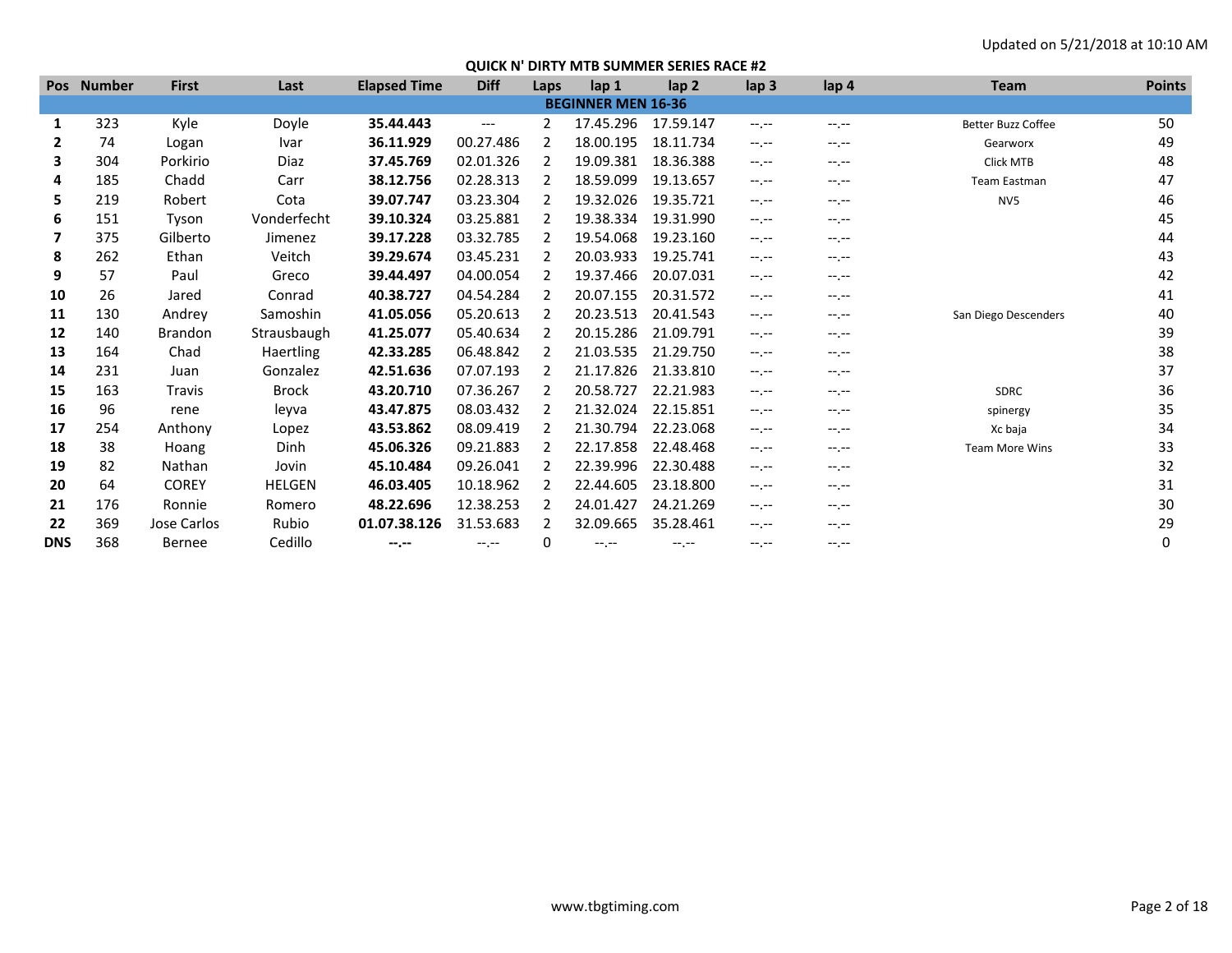|              | Pos Number | <b>First</b> | Last             | <b>Elapsed Time</b> | <b>Diff</b> | Laps           | lap 1                     | lap <sub>2</sub> | lap <sub>3</sub> | lap 4            | <b>Team</b>                     | <b>Points</b> |
|--------------|------------|--------------|------------------|---------------------|-------------|----------------|---------------------------|------------------|------------------|------------------|---------------------------------|---------------|
|              |            |              |                  |                     |             |                | <b>BEGINNER MEN 37-48</b> |                  |                  |                  |                                 |               |
| 1            | 265        | Julio        | Quintero         | 36.00.028           | $---$       | $\overline{2}$ | 18.31.484                 | 17.28.544        | $-1$ , $-1$      | $-1, -1$         | Toyota                          | 50            |
| $\mathbf{2}$ | 184        | Steven       | Tom              | 36.55.834           | 00.55.806   | 2              | 18.30.154                 | 18.25.680        | $-1 - 1 - 1 = 0$ | $-1. - -$        |                                 | 49            |
| 3            | 221        | Jason        | Tuffs            | 36.56.005           | 00.55.977   | $\overline{2}$ | 18.29.886                 | 18.26.119        | $-1 - 1 - 1 = 0$ | $-1.1 -$         |                                 | 48            |
| 4            | 346        | Mario        | Terenchi         | 37.42.768           | 01.42.740   |                | 19.03.996                 | 18.38.772        | $-1, -1$         | $-1.7 -$         |                                 | 47            |
| 5.           | 5          | Ryan         | Baganz           | 37.46.353           | 01.46.325   |                | 19.00.146                 | 18.46.207        | $-1 - 1 - 1 = 0$ | $-1, -1$         |                                 | 46            |
| 6            | 139        | John         | Stenton          | 38.11.537           | 02.11.509   | 2              | 18.51.704                 | 19.19.833        | $-1 - 1 - 1 = 0$ | $-1, -1$         | Ninja                           | 45            |
| 7            | 52         | Jeff         | Gladinus         | 38.51.608           | 02.51.580   | 2              | 19.21.645                 | 19.29.963        | $-1$ , $-1$      | $-1.7 -$         |                                 | 44            |
| 8            | 324        | Craig        | Reed             | 38.56.685           | 02.56.657   | 2              | 19.13.304                 | 19.43.381        | $-1$ , $-1$      | $-1.1 -$         | <b>Better Buzz Coffee</b>       | 43            |
| 9            | 124        | Enrico       | Porrino          | 39.21.132           | 03.21.104   | 2              | 19.36.077                 | 19.45.055        | $-1 - 1 - 1 = 0$ | $-1$             | Gac Valdengo                    | 42            |
| 10           | 348        | Terry        | Furh             | 39.33.054           | 03.33.026   | 2              | 20.01.552                 | 19.31.502        | $-1 - 1 - 1 = 0$ | $-1.7 -$         | G2 Bikes                        | 41            |
| 11           | 358        | Jean Paul    | Cenidoza         | 39.48.016           | 03.47.988   | 2              | 20.12.525                 | 19.35.491        | $-1 - 1 - 1 = 0$ | $-1, -1$         | Padyak racing                   | 40            |
| 12           | 240        | Tan          | Nguyen           | 40.00.634           | 04.00.606   | 2              | 20.22.989                 | 19.37.645        | $-1 - 1 - 1 = 0$ | $-1.7 -$         |                                 | 39            |
| 13           | 317        | Peter        | Dornester        | 40.11.715           | 04.11.687   | 2              | 20.24.364                 | 19.47.351        | $-1 - 1 - 1 = 0$ | $-1.7 -$         |                                 | 38            |
| 14           | 135        | Eric         | Shaw             | 40.14.134           | 04.14.106   | 2              | 20.06.474                 | 20.07.660        | $-1, -1$         | $-1.7 -$         |                                 | 37            |
| 15           | 366        | Adam         | Shelly           | 40.15.624           | 04.15.596   | 2              | 20.13.725                 | 20.01.899        | $-1$ , $-1$      | $-1$ , $-1$      |                                 | 36            |
| 16           | 119        | Oliver       | Oco              | 40.52.674           | 04.52.646   | 2              | 21.00.586                 | 19.52.088        | $-1 - 1 - 1 = 0$ | $-1. - -$        |                                 | 35            |
| 17           | 264        | David        | Hernandez        | 41.13.775           | 05.13.747   | 2              | 20.27.632                 | 20.46.143        | $-1, -1$         | --.--            | Toyota                          | 34            |
| 18           | 9          | jason        | barney           | 41.36.356           | 05.36.328   | 2              | 20.34.497                 | 21.01.859        | $-1 - 1 - 1 = 0$ | $-1, -1$         | Stage 2 Cyclery P-B Bosch       | 33            |
| 19           | 282        | Michael      | Ford             | 41.51.123           | 05.51.095   |                | 21.11.630                 | 20.39.493        | $-1, -1$         | --.--            |                                 | 32            |
| 20           | 206        | Joey         | Yates            | 42.28.588           | 06.28.560   | 2              | 21.02.833                 | 21.25.755        | $-1 - 1 - 1 = 0$ | --.--            |                                 | 31            |
| 21           | 110        | John         | <b>Moatsos</b>   | 44.55.485           | 08.55.457   | 2              | 22.13.046                 | 22.42.439        | $-1$ , $-1$      | $-1.7 -$         | SDRP MTB Patrol - Poway Bicycle | 30            |
| 22           | 352        | Ron          | Henderson        | 45.03.016           | 09.02.988   | 2              | 22.38.384                 | 22.24.632        | $-1, -1$         | $-1. - -$        |                                 | 29            |
| 23           | 287        | Michael      | Hucks            | 46.10.827           | 10.10.799   | 2              | 23.06.793                 | 23.04.034        | $-1$ , $-1$      | $-1 - 1 - 1 = 0$ |                                 | 28            |
| 24           | 14         | Gerardo      | <b>Bobadilla</b> | 48.03.832           | 12.03.804   | 2              | 23.55.319                 | 24.08.513        | $-1 - 1 - 1 = 0$ | $-1.7 -$         |                                 | 27            |
| 25           | 114        | William      | Mortellaro       | 48.41.787           | 12.41.759   | 2              | 24.59.946                 | 23.41.841        | $-1$ , $-1$      | $-1, -1$         |                                 | 26            |
| 26           | 314        | Scott        | Pipiro           | 49.48.937           | 13.48.909   |                | 24.18.730                 | 25.30.207        | --.--            | --.--            |                                 | 25            |
| <b>DNS</b>   | 21         | Jonathan     | Chan             | --.--               | $-1, -1$    | 0              | $-1$ , $-1$               | $-1. - -$        | $-1.1 -$         | $-1 - 1 - 1 = 0$ |                                 | 0             |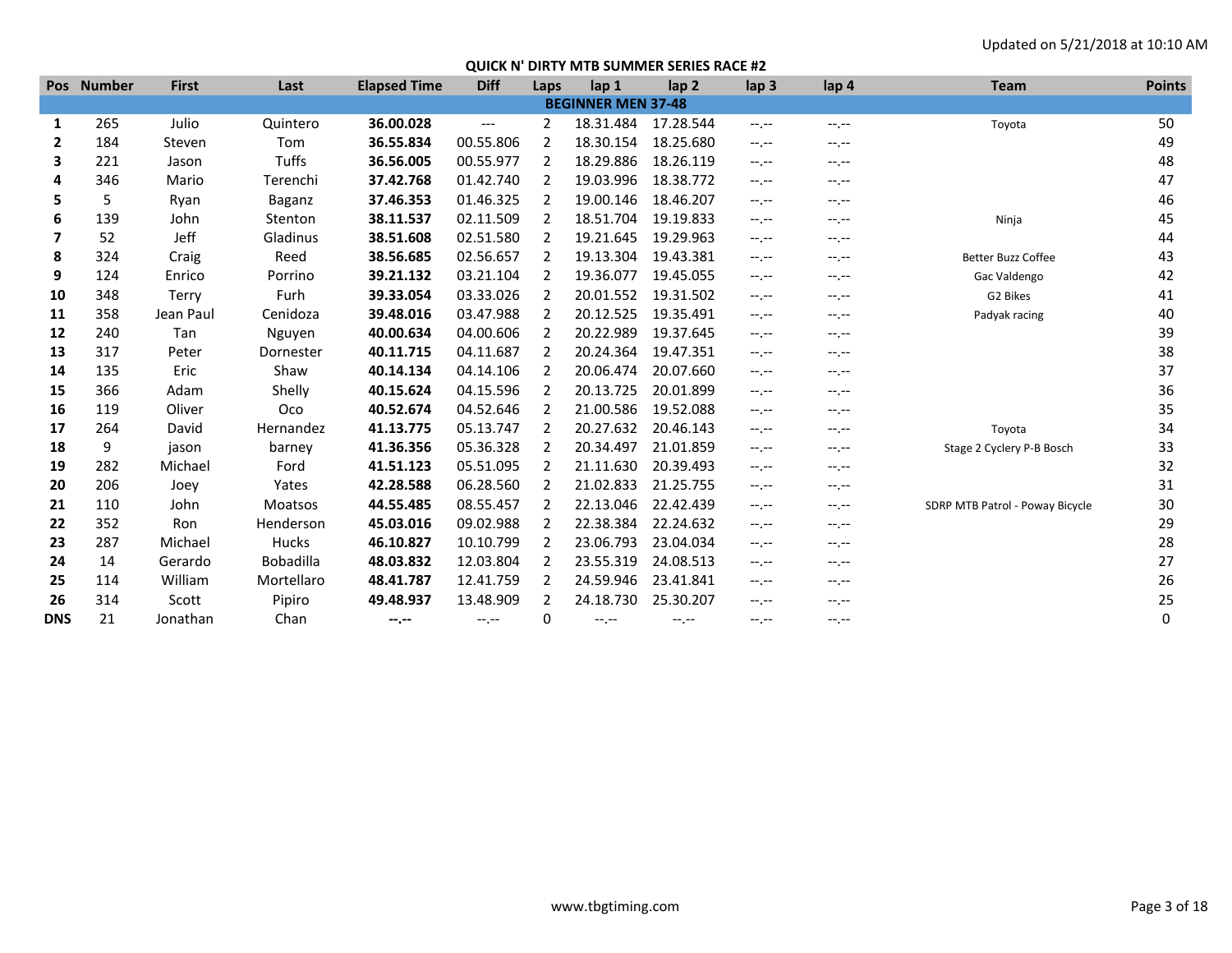| <b>Pos</b> | <b>Number</b> | <b>First</b> | Last             | <b>Elapsed Time</b> | <b>Diff</b>       | Laps | lap 1                   | $\mathsf{lap} 2$ | lap <sub>3</sub> | lap 4            | <b>Team</b>              | <b>Points</b> |
|------------|---------------|--------------|------------------|---------------------|-------------------|------|-------------------------|------------------|------------------|------------------|--------------------------|---------------|
|            |               |              |                  |                     |                   |      | <b>BEGINNER MEN 49+</b> |                  |                  |                  |                          |               |
| 1          | 120           | Joseph Mike  | Parsons          | 36.28.875           | $\qquad \qquad -$ | 2    | 18.23.786               | 18.05.089        | $-1 - 1 - 1 = 0$ | $-1$ , $-1$      |                          | 50            |
|            | 159           | Rusty        | Zielinski        | 37.24.318           | 00.55.443         |      | 18.33.706               | 18.50.612        | $-1 - 1 - 1 = 0$ | $-1 - 1 - 1 = 0$ |                          | 49            |
| 3          | 131           | Gerardo      | Sanchez          | 37.48.729           | 01.19.854         |      | 19.22.247               | 18.26.482        | $-1 - 1 - 1 = 0$ | $-1.1 -$         |                          | 48            |
| 4          | 150           | Luis Tonny   | Vizcarra         | 38.35.943           | 02.07.068         |      | 19.34.763               | 19.01.180        | $-1$ , $-1$      | $-1. - -$        |                          | 47            |
| 5          | 162           | John         | <b>McManns</b>   | 40.00.463           | 03.31.588         |      | 19.52.555               | 20.07.908        | $-1 - 1 - 1 = 0$ | $-1.1 -$         | Fun Bike Center          | 46            |
| 6          | 316           | Jav          | Lochhead         | 40.11.641           | 03.42.766         |      | 20.36.124               | 19.35.517        | $-1 - 1 - 1 = 0$ | $-1, -1$         | <b>Red Monkey Sports</b> | 45            |
|            | 27            | Ross         | Craft            | 40.31.329           | 04.02.454         |      | 20.13.117               | 20.18.212        | $-1 - 1 - 1 = 0$ | $-1.1 -$         |                          | 44            |
| 8          | 156           | Jeffrey      | Winckler         | 40.47.526           | 04.18.651         |      | 20.23.330               | 20.24.196        | $-1$ , $-1$      | $-1. - -$        |                          | 43            |
| 9          | 419           | Kent         | Musgrave         | 41.37.788           | 05.08.913         |      | 20.31.466               | 21.06.322        | $-1 - 1 - 1 = 0$ | $-1.1 -$         |                          | 42            |
| 10         | 100           | James        | Magill           | 43.09.287           | 06.40.412         |      | 21.33.165               | 21.36.122        | $-1 - 1 - 1 = 0$ | $-1.1 -$         |                          | 41            |
| 11         | 359           | Steve        | Robertson        | 43.12.503           | 06.43.628         |      | 21.46.294               | 21.26.209        | $-1 - 1 - 1 = 0$ | $-1$ , $-1$      |                          | 40            |
| 12         | 75            | David        | Jacobs           | 43.17.563           | 06.48.688         |      | 21.41.301               | 21.36.262        | $-1 - 1 - 1 = 0$ | $-1 - 1 - 1 = 0$ |                          | 39            |
| 13         | 289           | Michael      | <b>McCormick</b> | 45.25.614           | 08.56.739         |      | 22.41.544               | 22.44.070        | $-1 - 1 - 1 = 0$ | $-1.1 -$         |                          | 38            |
| 14         | 41            | John         | Eugenio          | 45.50.884           | 09.22.009         |      | 22.49.185               | 23.01.699        | $-1 - 1 - 1 = 0$ | $-1.1 -$         |                          | 37            |
| 15         | 180           | Rolando      | Martinez         | 46.34.034           | 10.05.159         |      | 22.17.370               | 24.16.664        | $-1$ , $-1$      | $-1. - -$        |                          | 36            |
| 16         | 50            | Mark         | Gerardi          | 46.56.311           | 10.27.436         |      | 22.14.094               | 24.42.217        | $-1 - 1 - 1 = 0$ | $-1 - 1 - 1 = 0$ |                          | 35            |
| 17         | 71            | Doug         | Hopper           | 54.33.015           | 18.04.140         |      | 26.13.426               | 28.19.589        | $-1 - 1 - 1 = 0$ | $-1.1$           |                          | 34            |
| <b>DNF</b> | 98            | Steve        | Ling             | 19.31.765           | 16.57.110         |      | 19.31.765               | $-1. -1$         | $-1$ , $-1$      | $-1. - -$        |                          | 0             |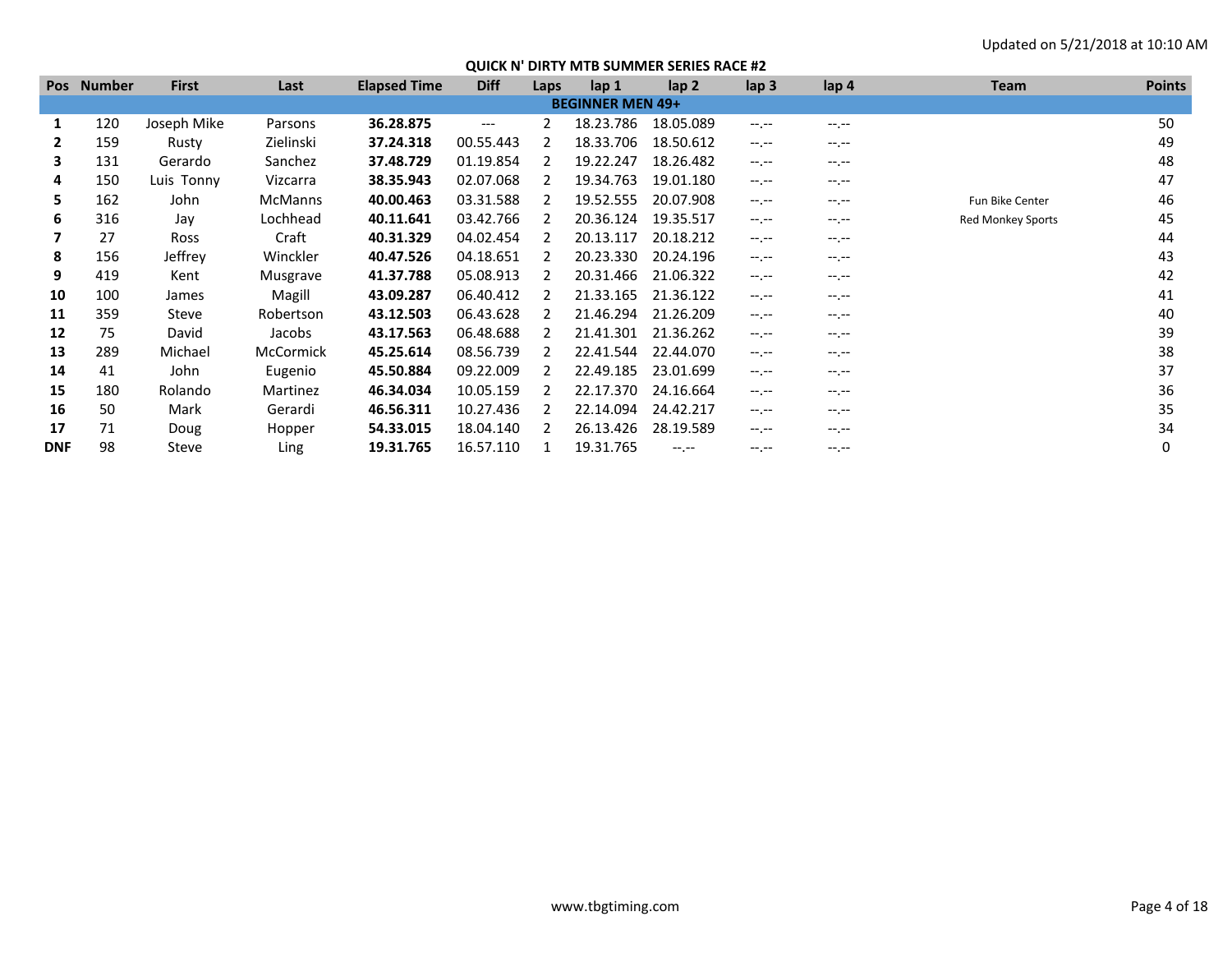|            | Pos Number | <b>First</b> | Last           | <b>Elapsed Time</b> | <b>Diff</b> | Laps | lap <sub>1</sub>          | lap 2     | lap <sub>3</sub> | lap 4                                                    | <b>Team</b>      | <b>Points</b> |
|------------|------------|--------------|----------------|---------------------|-------------|------|---------------------------|-----------|------------------|----------------------------------------------------------|------------------|---------------|
|            |            |              |                |                     |             |      | <b>BEGINNER WOMEN 16+</b> |           |                  |                                                          |                  |               |
|            | 168        | Kimberly     | Tom            | 43.05.569           | $---$       |      | 22.22.642                 | 20.42.927 | $-1. - -$        | $-1. - -$                                                | Sky Flash Racing | 50            |
|            | 374        | Natalie      | Hone           | 44.32.079           | 01.26.510   |      | 22.26.924                 | 22.05.155 |                  | $\hspace{1.5cm} \cdots \hspace{1.5cm} \cdots$<br>$\cdot$ |                  | 49            |
|            | 253        | Jessica      | Ziegler        | 45.05.393           | 01.59.824   |      | 22.34.445                 | 22.30.948 | $-1 - 1 - 1 = 0$ | $-1$ .                                                   |                  | 48            |
| 4          | 241        | Michelle     | <b>Barrett</b> | 46.01.594           | 02.56.025   |      | 22.44.266                 | 23.17.328 | $-1 - 1 - 1 = 0$ |                                                          |                  | 47            |
|            | 502        | Robyn        | Smith          | 46.51.605           | 03.46.036   |      | 22.48.434                 | 24.03.171 | $-1$ .           | $-1$ .                                                   |                  | 46            |
| 6          | 273        | Andrea       | <b>Borst</b>   | 47.21.789           | 04.16.220   |      | 23.32.644                 | 23.49.145 | $-1 - 1 - 1 = 0$ | $-1$ . $-1$                                              |                  | 45            |
|            | 294        | Diane        | Recker         | 48.45.874           | 05.40.305   |      | 23.46.063                 | 24.59.811 | $-1 - 1 - 1 = 0$ | $---$                                                    |                  | 44            |
| <b>DNS</b> | 293        | Emma         | Piggott        | $-1 - 1 - 1 = 0$    |             |      | $---$                     | -- --     |                  | $---$                                                    |                  |               |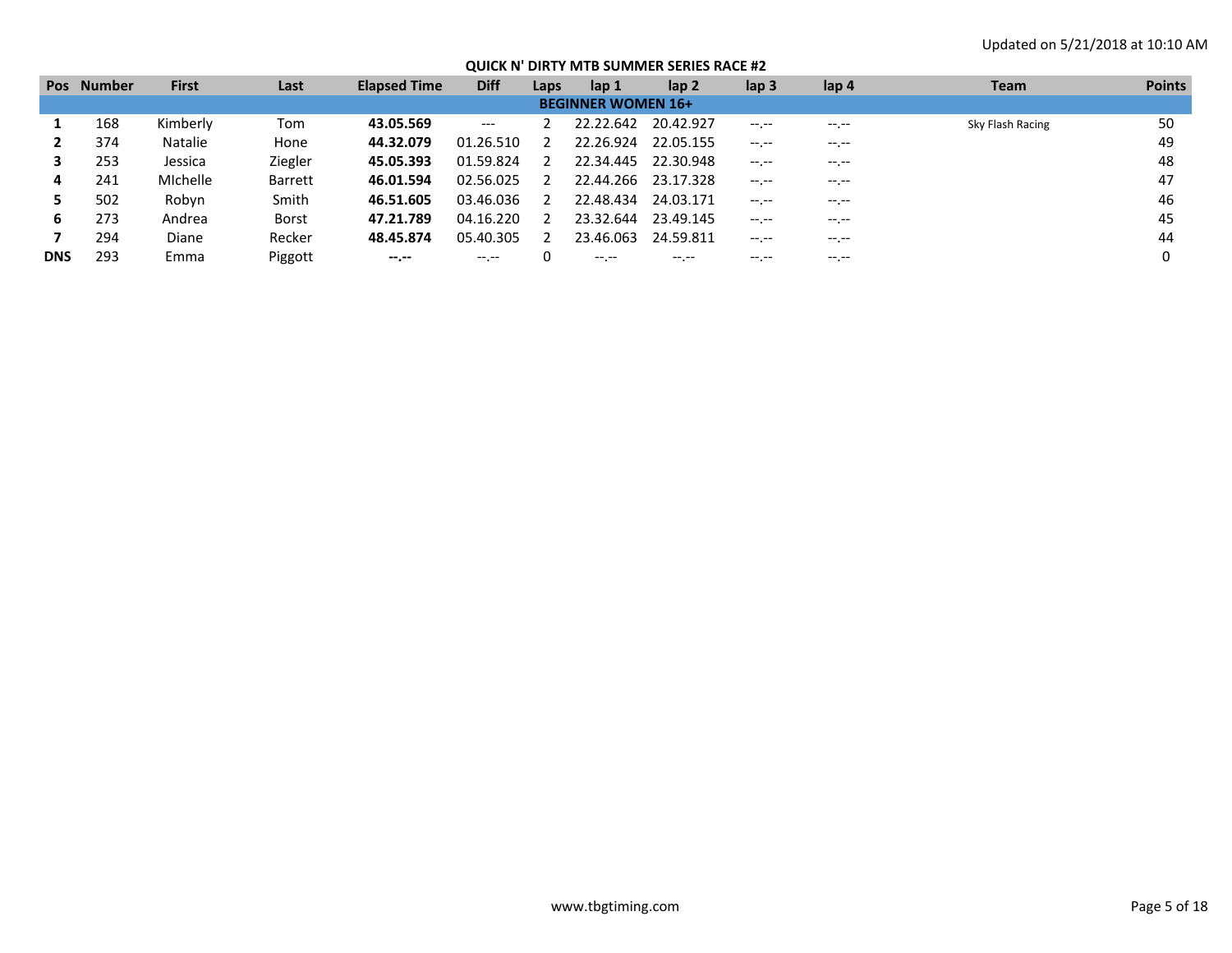| <b>Pos</b> | Number | <b>First</b> | Last              | <b>Elapsed Time</b> | <b>Diff</b> | Laps | lap 1                 | lap <sub>2</sub> | lap <sub>3</sub> | lap <sub>4</sub> | <b>Team</b>                               | <b>Points</b> |
|------------|--------|--------------|-------------------|---------------------|-------------|------|-----------------------|------------------|------------------|------------------|-------------------------------------------|---------------|
|            |        |              |                   |                     |             |      | <b>BIG BONED 200+</b> |                  |                  |                  |                                           |               |
|            | 205    | Todd         | <b>Flaming</b>    | 51.24.246           | $---$       | 3    | 17.07.565             | 17.15.750        | 17.00.931        | $-1$ , $-1$      | Mainline Coffee                           | 50            |
|            | 234    | Todd         | Young             | 53.40.404           | 02.16.158   |      | 17.32.445             | 18.03.519        | 18.04.440        | $-1 - 1 - 1 = 0$ | team Ninja                                | 49            |
| 3          | 349    | Seth         | Graham            | 54.17.526           | 02.53.280   |      | 17.49.834             | 18.21.076        | 18.06.616        | $-1$ , $-1$      | <b>Wolfpack Eliel</b>                     | 48            |
| 4          | 277    | Peter        | Duncan            | 54.58.824           | 03.34.578   |      | 18.03.516             | 18.37.111        | 18.18.197        | $-1$ , $-1$      |                                           | 47            |
| 5.         | 121    | Louis        | Peick             | 56.25.856           | 05.01.610   |      | 17.47.377             | 18.22.159        | 20.16.320        | $-1$ , $-1$      | iSpeed Racing                             | 46            |
| 6          | 138    | Graeme       | <b>Stanners</b>   | 57.09.106           | 05.44.860   |      | 18.14.676             | 19.30.917        | 19.23.513        | $-1$ , $-1$      |                                           | 45            |
|            | 308    | Wes          | <b>Drelleshak</b> | 01.00.44.843        | 09.20.597   |      | 19.44.735             | 20.43.039        | 20.17.069        | $-1$ , $-1$      | North Coast BJJ                           | 44            |
| 8          | 342    | Jordan       | OConnor           | 01.01.12.424        | 09.48.178   |      | 20.00.512             | 20.35.263        | 20.36.649        | $-1$ , $-1$      |                                           | 43            |
| 9          | 335    | Alfredo      | <b>Burgoin</b>    | 01.02.45.711        | 11.21.465   |      | 20.30.142             | 20.46.152        | 21.29.417        | $-1$ , $-1$      | XC Baja                                   | 42            |
| 10         | 305    | Gary         | Reiner            | 01.05.35.730        | 14.11.484   |      | 20.43.444             | 21.55.030        | 22.57.256        | $-1$ , $-1$      | <b>UCC</b>                                | 41            |
| 11         | 36     | Joe          | DeStefani         | 01.06.37.354        | 15.13.108   |      | 21.05.324             | 22.27.398        | 23.04.632        | $-1$ , $-1$      | North of the Border Bike Shop - MOB Squad | 40            |
| 12         | 301    | Wayne        | Taylor            | 01.07.06.917        | 15.42.671   |      | 21.23.600             | 22.19.394        | 23.23.923        | $-1$ , $-1$      | Team Ninja                                | 39            |
| 13         | 179    | Brad         | Young             | 01.10.22.796        | 18.58.550   |      | 22.40.661             | 23.40.774        | 24.01.361        | $-1$ , $-1$      |                                           | 38            |
| <b>DNS</b> | 325    | Damon        | Hurtmann          | --.--               |             |      | -- --                 |                  | $---$            |                  |                                           |               |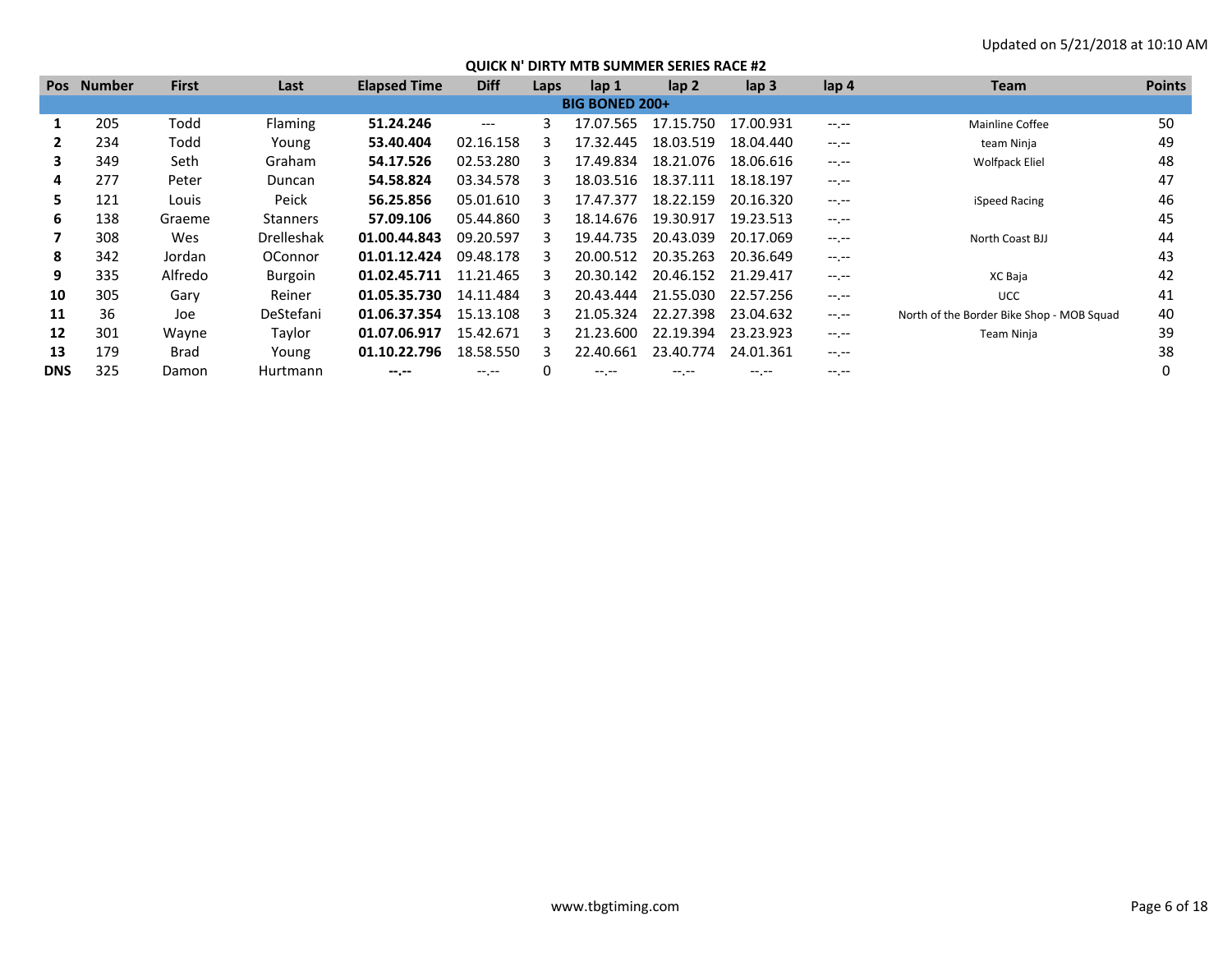| <b>Pos</b> | <b>Number</b> | <b>First</b> | Last           | <b>Elapsed Time</b> | <b>Diff</b> | Laps | lap <sub>1</sub>  | lap <sub>2</sub> | lap <sub>3</sub> | lap 4       | <b>Team</b>                   | <b>Points</b> |
|------------|---------------|--------------|----------------|---------------------|-------------|------|-------------------|------------------|------------------|-------------|-------------------------------|---------------|
|            |               |              |                |                     |             |      | <b>ENDURO 16+</b> |                  |                  |             |                               |               |
|            | 152           | Travis       | Wagner         | 50.25.493           | $---$       | 3    | 16.42.939         | 16.51.397        | 16.51.157        | $-1$ , $-1$ | Ellsworth- Natti Bar- Kenda   | 50            |
|            | 365           | Owen         | Davis          | 51.48.537           | 01.23.044   |      | 17.01.515         | 17.19.418        | 17.27.604        | $-1$ , $-1$ |                               | 49            |
| 3          | 16            | Adam         | <b>Buckley</b> | 53.09.275           | 02.43.782   |      | 17.17.948         | 17.42.976        | 18.08.351        | $-1$ , $-1$ |                               | 48            |
| 4          | 310           | Ryan         | Madson         | 53.26.046           | 03.00.553   |      | 17.30.857         | 18.02.676        | 17.52.513        | $-1$ , $-1$ |                               | 47            |
| 5.         | 306           | Michael      | Hines          | 54.16.869           | 03.51.376   |      | 17.20.295         | 18.17.991        | 18.38.583        | $-1$ , $-1$ | UC Cycling JW Flooring        | 46            |
| 6          | 111           | Mike         | Monroe         | 55.15.719           | 04.50.226   |      | 17.21.654         | 19.14.940        | 18.39.125        | $-1$ , $-1$ | <b>Cycleogical Dana Point</b> | 45            |
|            | 42            | Daniel       | Fantauzzo      | 55.52.029           | 05.26.536   |      | 18.08.746         | 19.01.806        | 18.41.477        | $-1$ , $-1$ | Linked Cycling                | 44            |
| 8          | 312           | Gavyn        | Scranton       | 56.37.267           | 06.11.774   |      | 18.03.169         | 19.07.287        | 19.26.811        | $-1$ , $-1$ | <b>Better Buzz Coffee</b>     | 43            |
| 9          | 267           | Jeffery      | Bauer          | 56.41.139           | 06.15.646   |      | 18.33.811         | 19.04.601        | 19.02.727        | $-1$ , $-1$ | Poway Bicycles                | 42            |
| 10         | 372           | Mark         | Helms          | 59.18.367           | 08.52.874   | з    | 19.28.695         | 20.01.470        | 19.48.202        | $-1$ , $-1$ | <b>Giant Bicycles</b>         | 41            |
| 11         | 364           | Mathew       | Beasley        | 59.45.237           | 09.19.744   | з    | 18.59.874         | 19.34.010        | 21.11.353        | $-1$ , $-1$ |                               | 40            |
| 12         | 285           | <b>Cliff</b> | <b>Hamblen</b> | 01.01.13.317        | 10.47.824   | з    | 19.50.486         | 20.42.631        | 20.40.200        | $-1$ , $-1$ |                               | 39            |
| 13         | 215           | Andrew       | Violante       | 01.02.21.663        | 11.56.170   | R    | 19.48.943         | 21.06.589        | 21.26.131        | $-1.1$      |                               | 38            |
| 14         | 343           | Jaime        | Serrato        | 01.03.14.616        | 12.49.123   |      | 20.04.957         | 21.40.748        | 21.28.911        | $-1$ , $-1$ |                               | 37            |
| 15         | 367           | Tanya        | Wampler        | 01.03.42.366        | 13.16.873   | 3    | 20.47.019         | 21.32.067        | 21.23.280        | $-1$ , $-1$ |                               | 36            |
| <b>DNS</b> | 320           | Robert       | Wessels        | $-1$                | $-1$ .      |      | $-1$ .            | $-1. -1$         | $-1.1 -$         | $-1.1$      | ABODYDETERMINED.COM           | 0             |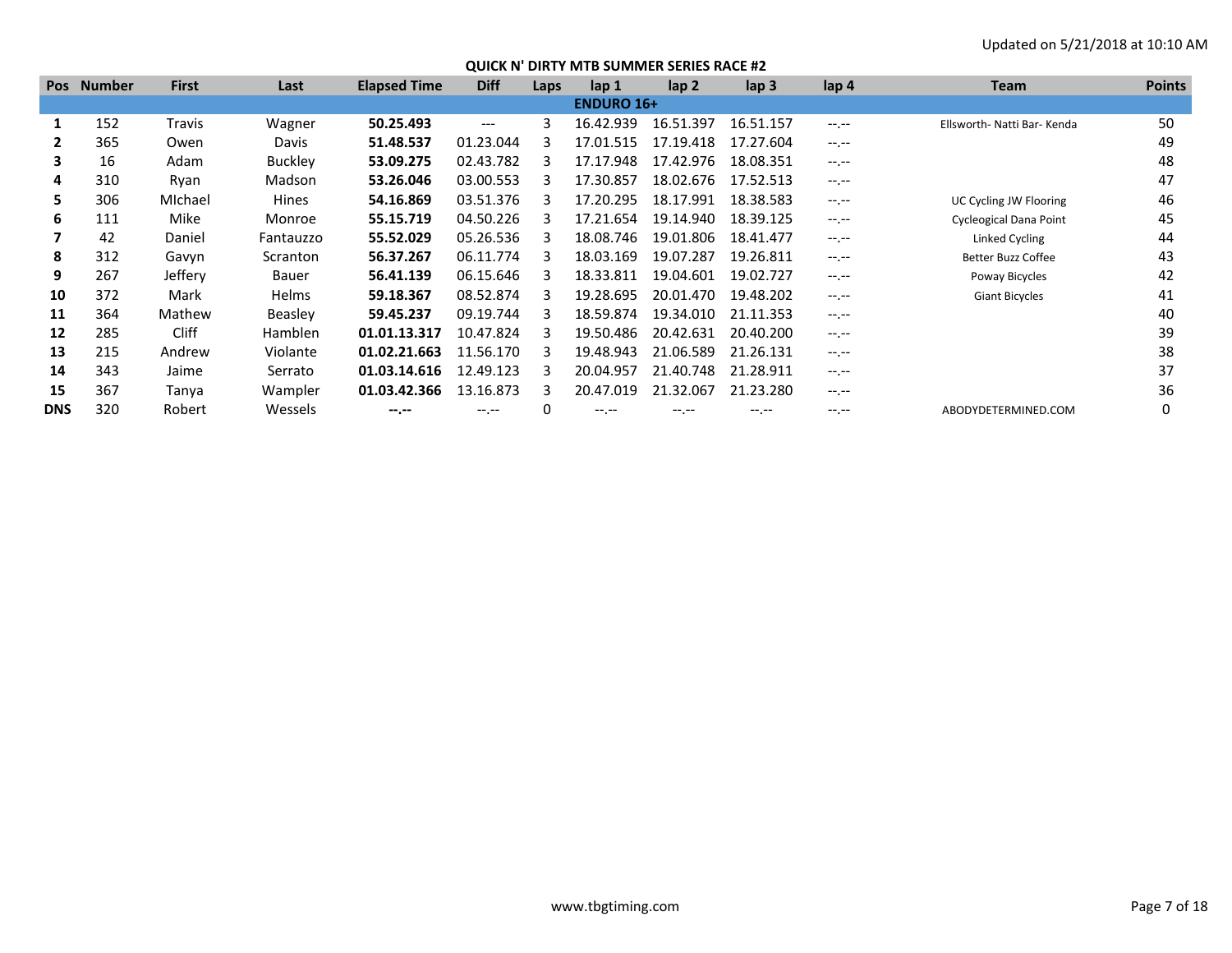| <b>Pos</b> | Number | <b>First</b> | Last               | <b>Elapsed Time</b> | <b>Diff</b> | Laps | lap 1                   | $\mathsf{lap} 2$ | lap 3       | lap 4       | <b>Team</b>                  | <b>Points</b> |
|------------|--------|--------------|--------------------|---------------------|-------------|------|-------------------------|------------------|-------------|-------------|------------------------------|---------------|
|            |        |              |                    |                     |             |      | <b>EXPERT MEN 16-48</b> |                  |             |             |                              |               |
| 1          | 307    | Richardo     | <b>Banuelos</b>    | 59.07.936           | $---$       | 4    | 14.06.364               | 14.45.623        | 15.12.292   | 15.03.657   | <b>Belfort Team</b>          | 50            |
|            | 235    | Jean Louis   | <b>Bourdevaire</b> | 59.08.021           | 00.00.085   | 4    | 14.06.837               | 14.44.888        | 15.12.808   | 15.03.488   | <b>Moment Bicycles</b>       | 49            |
| 3          | 187    | Eric         | Wilson             | 59.37.514           | 00.29.578   | 4    | 14.42.182               | 14.45.561        | 15.14.601   | 14.55.170   | <b>Purely Dental Ride</b>    | 48            |
| 4          | 355    | Isaac        | Howe               | 59.52.713           | 00.44.777   |      | 14.43.143               | 14.45.896        | 15.14.966   | 15.08.708   | ORUCASE                      | 47            |
| 5.         | 30     | Ryan         | Dahl               | 59.53.513           | 00.45.577   |      | 14.41.926               | 14.45.648        | 15.15.118   | 15.10.821   | <b>WEND Bike</b>             | 46            |
| 6          | 118    | Craig        | Northway           | 01.00.16.916        | 01.08.980   |      | 14.42.619               | 14.45.374        | 15.15.389   | 15.33.534   | <b>Twin Six Team Metal</b>   | 45            |
|            | 336    | Marco        | Burgoin            | 01.02.29.376        | 03.21.440   | 4    | 14.43.433               | 15.09.764        | 16.14.217   | 16.21.962   |                              | 44            |
| 8          | 186    | Kevin        | Lentz              | 01.03.00.293        | 03.52.357   | 4    | 15.08.899               | 15.47.981        | 16.22.774   | 15.40.639   | <b>TASCO MTB</b>             | 43            |
| 9          | 332    | Juan         | Alvergue           | 01.03.00.813        | 03.52.877   | 4    | 15.08.576               | 15.59.939        | 16.12.116   | 15.40.182   | BadSea Coffee                | 42            |
| 10         | 239    | Adam         | Mills              | 01.04.52.651        | 05.44.715   | 4    | 16.14.075               | 15.54.631        | 16.47.116   | 15.56.829   |                              | 41            |
| 11         | 313    | Jake         | <b>Elkins</b>      | 01.05.28.766        | 06.20.830   |      | 15.06.735               | 16.06.429        | 16.12.782   | 18.02.820   | Toyota Escondido             | 40            |
| 12         | 356    | Mike         | Tomin              | 01.05.32.781        | 06.24.845   |      | 15.51.874               | 16.20.341        | 16.43.341   | 16.37.225   | Knobbe Cycling               | 39            |
| 13         | 318    | Martin       | Adamczyn           | 01.06.03.594        | 06.55.658   |      | 15.52.572               | 16.11.473        | 16.52.552   | 17.06.997   | <b>SDBC Emrald Textiles</b>  | 38            |
| 14         | 261    | Charlie      | Karstrom           | 01.08.36.214        | 09.28.278   | Δ    | 16.56.156               | 17.23.079        | 17.07.839   | 17.09.140   |                              | 37            |
| 15         | 105    | ryan         | mckinnon           | 01.09.21.518        | 10.13.582   | 4    | 16.13.667               | 16.59.041        | 18.12.666   | 17.56.144   | Team Ninja                   | 36            |
| 16         | 351    | Juan         | Araya              | 01.15.12.698        | 16.04.762   | 4    | 16.45.894               | 17.46.931        | 19.16.784   | 21.23.089   | <b>Bad Sea</b>               | 35            |
| <b>DNF</b> | 55     | Derek        | Goodman            | 14.43.013           | 44.24.923   |      | 14.43.013               | $-1 - 1 - 1 = 0$ | $-1. - -$   | $-1.1 -$    | Purely Dental - Ride Cyclery |               |
| <b>DNS</b> | 275    | Andy         | Clark              | $- - - - -$         | $-1$ , $-1$ |      | $-1. -1$                | $-1$ , $-1$      | $-1$ , $-1$ | $-1$ , $-1$ | <b>Competitive Cyclist</b>   |               |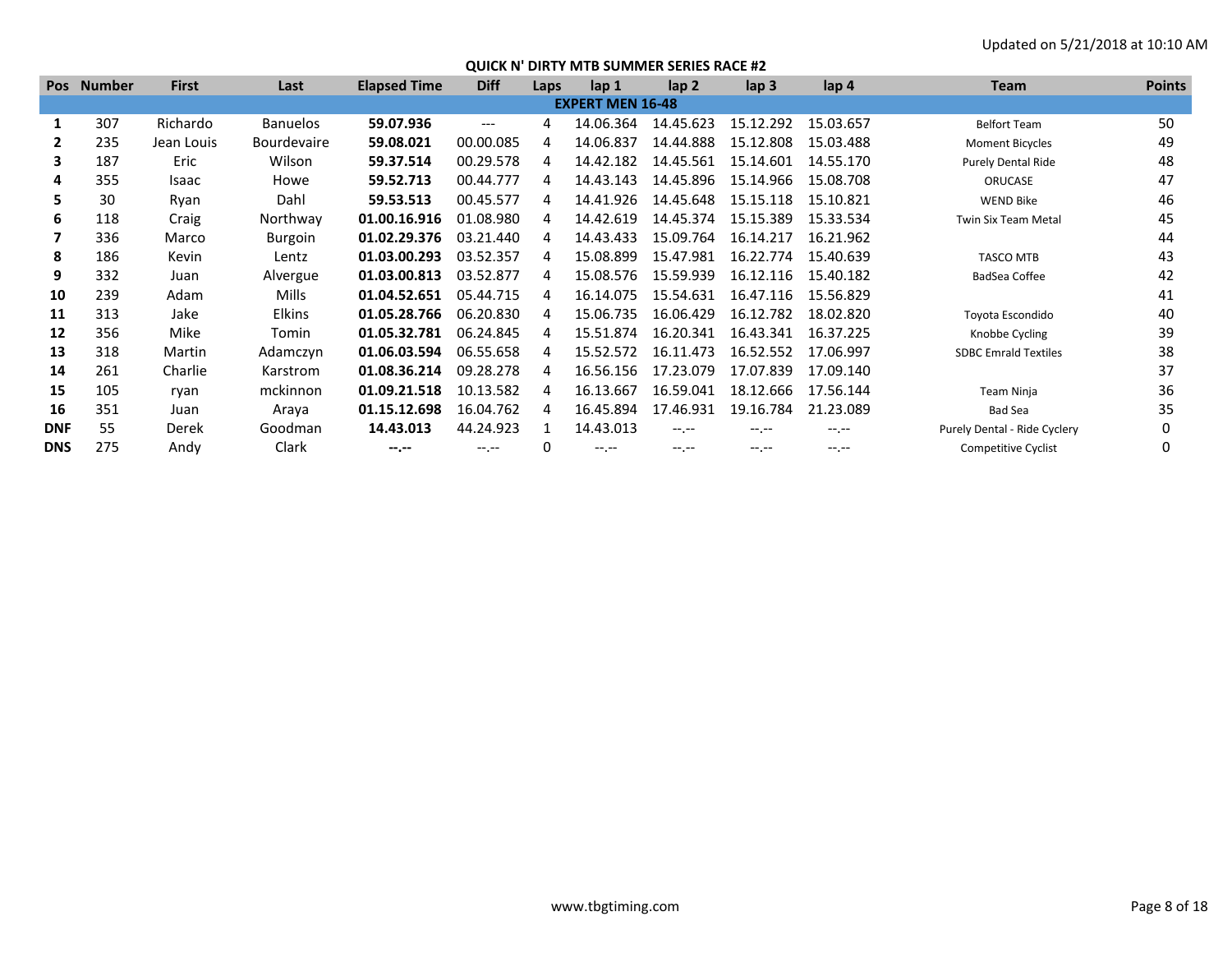| <b>Pos</b> | Number | <b>First</b> | Last      | <b>Elapsed Time</b> | <b>Diff</b> | Laps | lap 1                 | lap 2     | lap <sub>3</sub> | lap 4            | <b>Team</b>              | <b>Points</b> |
|------------|--------|--------------|-----------|---------------------|-------------|------|-----------------------|-----------|------------------|------------------|--------------------------|---------------|
|            |        |              |           |                     |             |      | <b>EXPERT MEN 49+</b> |           |                  |                  |                          |               |
|            | 230    | Pete         | Tholl     | 59.54.155           | $---$       |      | 14.42.529             | 14.46.334 | 15.14.250        | 15.11.042        | <b>TASCO MTB</b>         | 50            |
|            | 44     | Greg         | Fenton    | 01.03.00.537        | 03.06.382   |      | 15.13.155             | 15.44.762 | 16.25.998        | 15.36.622        | uccyclery J&W flooring   | 49            |
|            | 190    | Steve        | Boyd      | 01.03.01.335        | 03.07.180   |      | 15.04.004             | 15.52.750 | 16.25.041        | 15.39.540        | UC Cyclery JW Flooring   | 48            |
|            | 103    | Steven       | Masterson | 01.05.13.558        | 05.19.403   | Δ    | 15.49.275             | 16.04.524 | 16.54.619        | 16.25.140        | Coureur                  | 47            |
|            | 337    | Lee          | Crane     | 01.07.34.155        | 07.40.000   |      | 16.17.606             | 16.54.321 | 17.08.270        | 17.13.958        | <b>Wolf Pack Cycling</b> | 46            |
| 6.         | 309    | Michael      | Sowinski  | 01.08.13.374        | 08.19.219   | Δ    | 16.23.217             | 17.23.080 | 17.04.602        | 17.22.475        |                          | 45            |
| <b>DNF</b> | 127    | Neil         | Rintoul   | 47.23.584           | 12.30.571   |      | 15.10.474             | 15.47.945 | 16.25.165        | $-1 - 1 - 1 = 0$ |                          |               |
| <b>DNF</b> | 146    | David        | Turner    | 34.57.834           | 24.56.321   |      | 17.19.621             | 17.38.213 |                  | $--, --$         | Turnerbikesdotcom        |               |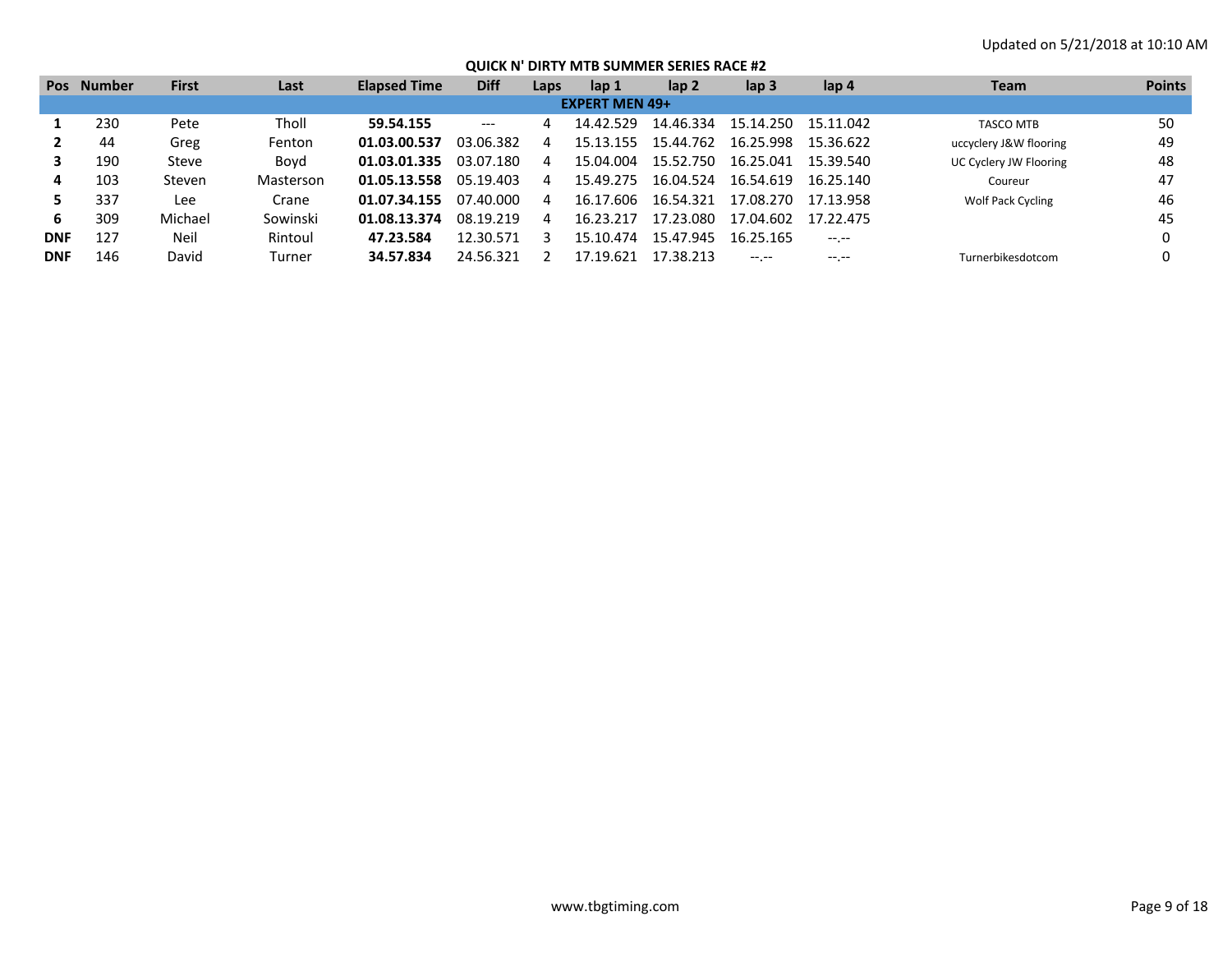| <b>Pos</b> | <b>Number</b> | <b>First</b> | Last     | <b>Elapsed Time</b> | <b>Diff</b> | Laps | lap 1                   | lap 2     | lap 3     | lap 4            | Team                      | <b>Points</b> |
|------------|---------------|--------------|----------|---------------------|-------------|------|-------------------------|-----------|-----------|------------------|---------------------------|---------------|
|            |               |              |          |                     |             |      | <b>EXPERT WOMEN 16+</b> |           |           |                  |                           |               |
|            | 292           | Nikki        | Peterson | 51.46.864           | $---$       |      | 16.59.952               | 17.29.995 | 17.16.917 | $-1$ , $-1$      | KS-Kenda Womens Elite MTB | 50            |
|            | 143           | Tamara       | Tabeek   | 53.42.283           | 01.55.419   |      | 17.58.957               | 17.36.361 | 18.06.965 | $-1$ , $-1$      | Skyflash                  | 49            |
|            | 191           | Monica       | Taylor   | 55.26.502           | 03.39.638   |      | 17.58.647               | 18.33.967 | 18.53.888 | $-1 - 1 - 1 = 0$ | UC Cyclery JW Flooring    | 48            |
|            | 192           | Julia        | Gibbons  | 57.18.825           | 05.31.961   |      | 18.23.121               | 19.20.834 | 19.34.870 | $-1$ . $-1$      | <b>Moment Bicyles</b>     | 47            |
|            | 354           | Kylie        | Lennox   | 01.01.05.975        | 09.19.111   |      | 19.31.762               | 20.36.537 | 20.57.676 | $- - - - -$      |                           | 46            |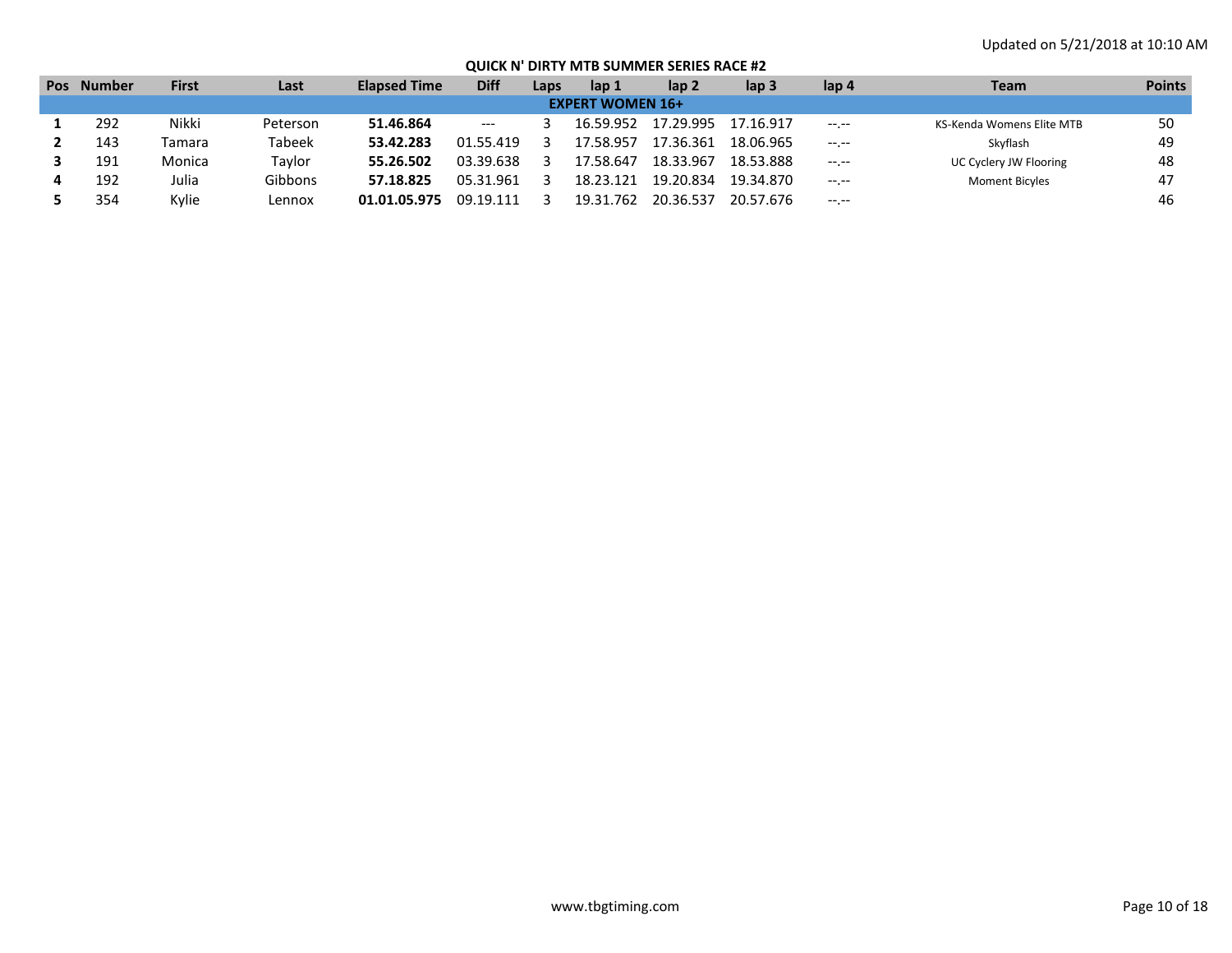| <b>Pos</b> | <b>Number</b> | <b>First</b> | Last           | <b>Elapsed Time</b> | <b>Diff</b> | Laps | lap 1                     | lap 2     | lap <sub>3</sub> | lap 4            | <b>Team</b>                       | <b>Points</b> |
|------------|---------------|--------------|----------------|---------------------|-------------|------|---------------------------|-----------|------------------|------------------|-----------------------------------|---------------|
|            |               |              |                |                     |             |      | <b>MASOCHIST (SS) 16+</b> |           |                  |                  |                                   |               |
|            | 319           | Marc         | Engelhardt     | 48.17.273           | $---$       |      | 15.47.534                 | 16.05.750 | 16.23.989        | $-1. - -$        | <b>TASCO MTB</b>                  | 50            |
|            | 70            | Scott        | <b>Holland</b> | 51.45.334           | 03.28.061   |      | 16.53.024                 | 17.25.411 | 17.26.899        | $-1$ .           | North of the Border               | 49            |
|            | 363           | Erik         | Dekold         | 56.51.665           | 08.34.392   |      | 18.27.709                 | 19.03.636 | 19.20.320        | $-1 - 1 - 1 = 0$ | Velocare                          | 48            |
| 4          | 232           | Michael      | Ramer          | 58.52.749           | 10.35.476   |      | 19.38.168                 | 19.42.844 | 19.31.737        | $-1 - 1 - 1 = 0$ | <b>Pacific Coast Cycles</b>       | 47            |
|            | 122           | Shelly       | Peppe-nani     | 59.38.006           | 11.20.733   |      | 19.31.254                 | 19.49.428 | 20.17.324        | $-1 - 1 - 1 = 0$ |                                   | 46            |
| 6          | 339           | Bryan        | <b>Benson</b>  | 01.02.13.092        | 13.55.819   |      | 20.02.984                 | 21.08.522 | 21.01.586        | $-1 - 1 - 1 = 0$ | Curb Your Horse                   | 45            |
|            | 92            | <b>DAVID</b> | LARSON         | 01.05.57.407        | 17.40.134   |      | 21.26.900                 | 22.08.034 | 22.22.473        | $-1 - 1 - 1 = 0$ | Rehab United                      | 44            |
| 8          | 90            | Jerome       | Lacote         | 01.10.28.302        | 22.11.029   |      | 19.21.935                 | 30.00.481 | 21.05.886        | $-1$ .           | Victorise - hpsm - Intense cycles | 43            |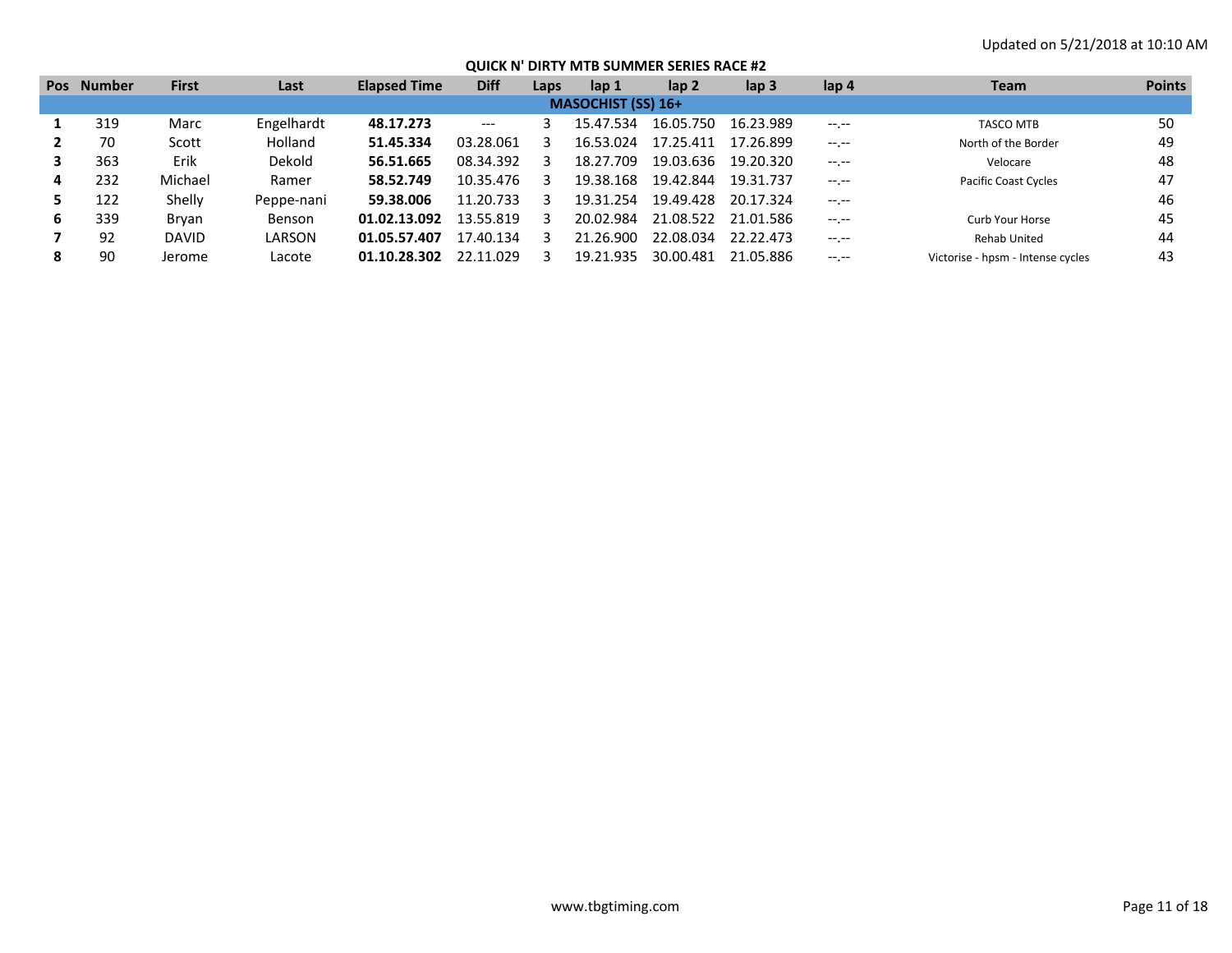|                | Pos Number | <b>First</b> | Last          | <b>Elapsed Time</b> | <b>Diff</b> | Laps           | lap 1            | lap <sub>2</sub>    | lap <sub>3</sub> | lap 4            | <b>Team</b>                          | <b>Points</b> |
|----------------|------------|--------------|---------------|---------------------|-------------|----------------|------------------|---------------------|------------------|------------------|--------------------------------------|---------------|
|                |            |              |               |                     |             |                | SCHOOL BOY 12-15 |                     |                  |                  |                                      |               |
| 1              | 59         | Raulito      | Gutierrez     | 33.19.465           | $---$       | 2              | 16.29.180        | 16.50.285           | $-1. -1$         | $-1, -1$         | 100%-MaxxisTires-MATCO-SidiCycling   | 50            |
| $\overline{2}$ | 31         | Noah         | Davis         | 33.53.501           | 00.34.036   | 2              | 16.43.818        | 17.09.683           | $-1 - 1 - 1 = 0$ | $-1, -1$         | Vista Murrieta HS                    | 49            |
| 3              | 155        | Graham       | Weaver        | 33.55.409           | 00.35.944   | 2              | 16.50.556        | 17.04.853           | $-1, -1$         | $-1, -1$         | Stage2Cyclery                        | 48            |
| 4              | 283        | David        | Gilbert       | 34.12.094           | 00.52.629   | 2              | 17.06.484        | 17.05.610           | $-1$ , $-1$      | --.--            | Murrieta Mesa High School            | 47            |
| 5              | 362        | Zane         | Fletcher      | 34.13.294           | 00.53.829   | $\overline{2}$ | 17.06.728        | 17.06.566           | $-1$ , $-1$      | --.--            |                                      | 46            |
| 6              | 295        | Mason        | Salazar       | 34.56.114           | 01.36.649   | 2              | 17.07.693        | 17.48.421           | $-1, -1$         | $-1 - 1 - 1 = 0$ | Purely Dental Encinitas-RIDE Cyclery | 45            |
| 7              | 102        | Zach         | Martinez      | 35.10.364           | 01.50.899   | 2              | 17.07.962        | 18.02.402           | $-1 - 1 - 1 = 0$ | --.--            | Hammer Nutrition-Giant Bicycles      | 44            |
| 8              | 62         | <b>KASEN</b> | <b>HEBERT</b> | 35.41.492           | 02.22.027   | 2              | 17.53.747        | 17.47.745           | $-1$ , $-1$      | $-1, -1$         |                                      | 43            |
| 9              | 22         | Andrew       | Chavers       | 36.19.579           | 03.00.114   | 2              | 18.00.138        | 18.19.441           | $-1. -1$         | $-1 - 1 - 1 = 0$ |                                      | 42            |
| 10             | 85         | Cooper       | kellerman     | 36.40.016           | 03.20.551   | $\overline{2}$ | 18.05.763        | 18.34.253           | $-1, -1$         | $-1$ . $-1$      | North County Composite               | 41            |
| 11             | 227        | Josh         | Lombardi      | 37.07.726           | 03.48.261   | $\overline{2}$ | 18.38.145        | 18.29.581           | $-1 - 1 - 1 = 0$ | $-1, -1$         | North COunty Compost TASCO MTB       | 40            |
| 12             | 137        | Nathan       | Smythe        | 37.13.176           | 03.53.711   | 2              | 18.38.390        | 18.34.786           | $-1 - 1 - 1 = 0$ | $-1 - 1 - 1 = 0$ |                                      | 39            |
| 13             | 108        | Travis       | Mitchell      | 37.18.875           | 03.59.410   | 2              | 18.39.065        | 18.39.810           | $-1 - 1 - 1 = 0$ | $-1 - 1 - 1 = 0$ | North County Composites              | 38            |
| 14             | 353        | Nathan       | Lennox        | 37.19.074           | 03.59.609   | 2              | 18.30.456        | 18.48.618           | $-1$ , $-1$      | --.--            |                                      | 37            |
| 15             | 341        | Luke         | Mas           | 37.31.888           | 04.12.423   | $\overline{2}$ | 18.40.456        | 18.51.432           | $-1 - 1 - 1 = 0$ | --.--            |                                      | 36            |
| 16             | 288        | Hagen        | Johnston      | 37.39.665           | 04.20.200   | $\overline{2}$ | 18.38.286        | 19.01.379           | $-1, -1$         | $-1. - -$        | Eastlake High School MTB             | 35            |
| 17             | 33         | Curren       | DeJonge       | 38.13.635           | 04.54.170   | 2              | 18.39.557        | 19.34.078           | $-1 - 1 - 1 = 0$ | $-1, -1$         |                                      | 34            |
| 18             | 210        | Parker       | Goulart       | 38.41.963           | 05.22.498   | 2              | 19.08.091        | 19.33.872           | $-1 - 1 - 1 = 0$ | $-1 - 1 - 1 = 0$ |                                      | 33            |
| 19             | 51         | Brock        | Gierke        | 38.48.317           | 05.28.852   | $\overline{2}$ | 19.26.466        | 19.21.851           | $-1 - 1 - 1 = 0$ | $-1, -1$         | Murrieta Valley High School MTB Team | 32            |
| 20             | 290        | Keith        | Norman        | 38.55.801           | 05.36.336   | 2              |                  | 19.27.481 19.28.320 | $-1 - 1 - 1 = 0$ | $-1 - 1 - 1 = 0$ | SJ Mtb                               | 31            |
| 21             | 279        | Max          | Elliott       | 39.42.420           | 06.22.955   | 2              | 19.30.830        | 20.11.590           | $-1 - 1 - 1 = 0$ | --.--            | Murrieta Valley High School          | 30            |
| 22             | 142        | Christopher  | Swain         | 40.15.396           | 06.55.931   | 2              | 19.33.861        | 20.41.535           | $-1, -1$         | $-1, -1$         |                                      | 29            |
| 23             | 300        | Hayden       | Westbrook     | 41.14.230           | 07.54.765   | 2              | 20.19.334        | 20.54.896           | $-1$ , $-1$      | $-1, -1$         | <b>TVHS</b>                          | 28            |
| 24             | 84         | Anthony      | Kellerman     | 41.44.037           | 08.24.572   | 2              | 20.43.079        | 21.00.958           | $-1, -1$         | $-1 - 1 - 1 = 0$ | North County Composite Team          | 27            |
| 25             | 158        | Dylan        | Wood          | 42.14.826           | 08.55.361   | $\overline{2}$ | 20.42.425        | 21.32.401           | $-1 - 1 - 1 = 0$ | $-1 - 1 - 1 = 0$ | SJ MTB TEAM                          | 26            |
| 26             | 347        | Lawson       | Driscoll      | 42.29.416           | 09.09.951   | 2              | 20.30.330        | 21.59.086           | $-1, -1$         | --.--            | Murrieta Valley                      | 25            |
| 27             | 286        | Von          | Heater        | 43.03.236           | 09.43.771   | 2              | 20.17.577        | 22.45.659           | $-1$ , $-1$      | --.--            |                                      | 24            |
| 28             | 281        | Gianni       | Fiore         | 43.08.145           | 09.48.680   | 2              | 20.57.843        | 22.10.302           | $-1 - 1 - 1 = 0$ | --.--            |                                      | 23            |
| 29             | 35         | Landon       | Dendy         | 43.15.434           | 09.55.969   | 2              | 21.31.049        | 21.44.385           | $-1 - 1 - 1 = 0$ | --.--            | Double Peak Suns                     | 22            |
| 30             | 11         | Josh         | BeDell        | 44.30.365           | 11.10.900   | $\overline{2}$ | 21.36.861        | 22.53.504           | $-1, -1$         | $-1$ . $-1$      |                                      | 21            |
| 31             | 104        | Nicholas     | McChesney     | 45.33.566           | 12.14.101   | $\overline{2}$ | 23.55.610        | 21.37.956           | $-1 - 1 - 1 = 0$ | $-1 - 1 - 1 = 0$ |                                      | 20            |
| 32             | 132        | Zack         | Schwarte      | 47.33.451           | 14.13.986   | 2              | 23.00.601        | 24.32.850           | $-1 - 1 - 1 = 0$ | $-1 - 1 - 1 = 0$ |                                      | 19            |
| 33             | 321        | Jeremy       | Hoadley       | 47.35.284           | 14.15.819   | 2              | 23.25.555        | 24.09.729           | $-1 - 1 - 1 = 0$ | $-1 - 1 - 1 = 0$ | Great Oak MTB                        | 18            |
| 34             | 217        | Cole         | Ringdahl      | 47.55.155           | 14.35.690   | 2              | 24.21.913        | 23.33.242           | $-1 - 1 - 1 = 0$ | --.--            |                                      | 17            |
| 35             | 58         | Leonardo     | Gutierrez     | 48.43.012           | 15.23.547   | $\overline{2}$ | 26.36.582        | 22.06.430           | $-1 - 1 - 1 = 0$ | $-1. -1$         | <b>Forza Cycling</b>                 | 16            |
| 36             | 134        | Ryan         | Shadrick      | 50.12.998           | 16.53.533   | 2              | 24.38.988        | 25.34.010           | $-1, -1$         | --.--            | Double Peak School Suns              | 15            |
| 37             | 56         | jaden        | gottfried     | 52.11.056           | 18.51.591   | $\overline{2}$ | 25.14.113        | 26.56.943           | --.--            | --.--            | <b>Expedition MTB</b>                | 14            |
| <b>DNS</b>     | 373        | Aidan        | Quirones      | --.--               | $-1, -1$    | 0              | $-1 - 1 - 1 = 0$ | $-1$ .              | $-1$ , $-1$      | $--,--$          |                                      | $\Omega$      |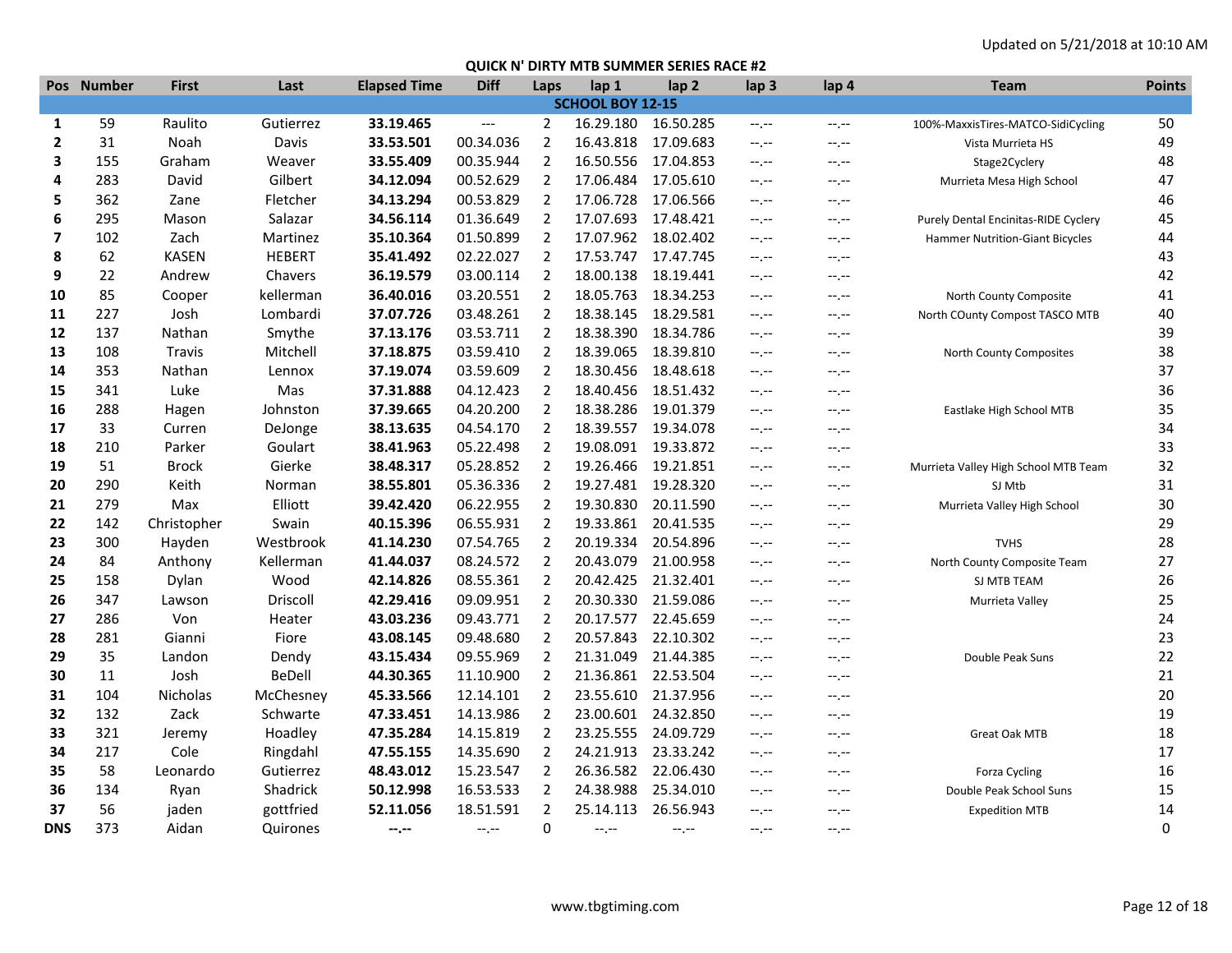| <b>Pos</b>               | <b>Number</b> | First  | Last      | <b>Elapsed Time</b> | <b>Diff</b>              | Laps | Nap ⊾     | lap 2     | lap 3            | lap 4        | Team                            | <b>Points</b> |
|--------------------------|---------------|--------|-----------|---------------------|--------------------------|------|-----------|-----------|------------------|--------------|---------------------------------|---------------|
| <b>SCHOOL GIRL 12-15</b> |               |        |           |                     |                          |      |           |           |                  |              |                                 |               |
|                          | 338           | Grace  | Gilbert   | 38.56.130           | $\hspace{0.05cm} \ldots$ |      | 19.26.478 | 19.29.652 | $-1 - 1 - 1 = 0$ |              | <b>GOHS</b>                     |               |
|                          | 86            | Makena | Kellerman | 39.49.575           | 00.53.445                |      | 19.26.883 | 20.22.692 | $-1 - 1 - 1$     | $-1.1 - 1.0$ | North County Composite Team     | 49            |
|                          | 299           | Brooke | Weaver    | 44.35.999           | 05.39.869                |      | 21.33.994 | 23.02.005 | $- - - - -$      | $- - - - -$  | Murrieta Valley High School MTB | 48            |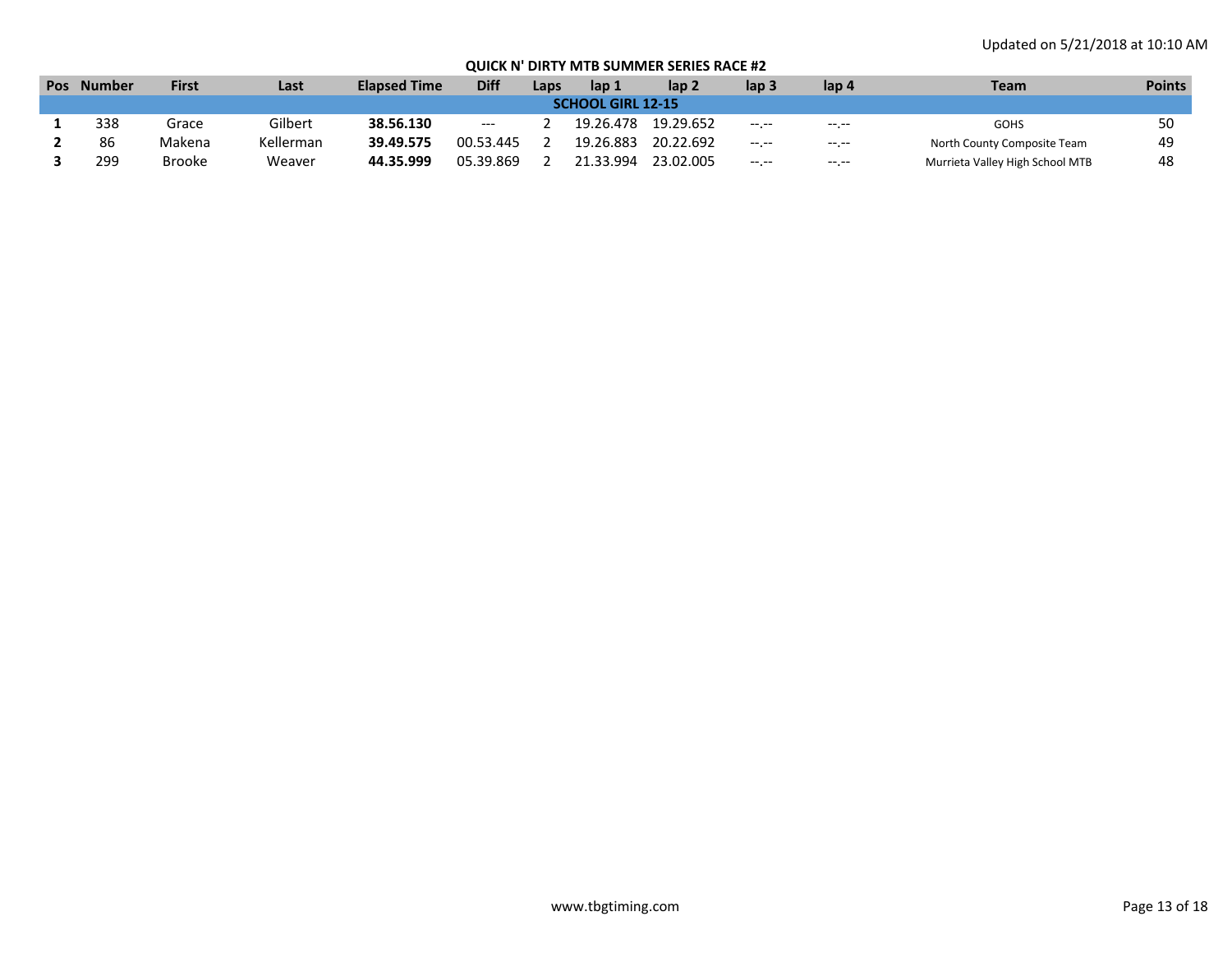|              | Pos Number | <b>First</b>   | Last         | <b>Elapsed Time</b> | <b>Diff</b> | Laps | lap 1                  | lap <sub>2</sub> | lap <sub>3</sub> | lap 4            | <b>Team</b>               | <b>Points</b> |
|--------------|------------|----------------|--------------|---------------------|-------------|------|------------------------|------------------|------------------|------------------|---------------------------|---------------|
|              |            |                |              |                     |             |      | <b>SPORT MEN 16-36</b> |                  |                  |                  |                           |               |
| 1            | 291        | Adin           | Papell       | 48.10.953           | ---         | 3    | 15.54.972              | 16.15.285        | 16.00.696        | $-1 - 1 - 1 = 0$ | SoCalDirt                 | 50            |
| $\mathbf{2}$ | 311        | Robert         | Zachwieja    | 48.11.413           | 00.00.460   | 3    | 15.54.871              | 16.15.808        | 16.00.734        | $-1$             |                           | 49            |
| 3            | 315        | Daniel         | Thompson     | 49.46.166           | 01.35.213   |      | 16.50.788              | 16.28.849        | 16.26.529        | $-1$             | UC Cyclery                | 48            |
| 4            | 322        | Aldo           | Uriel        | 50.38.826           | 02.27.873   |      | 16.34.305              | 17.04.770        | 16.59.751        | $-1. - -$        | Canyon Bicycles           | 47            |
| 5            | 123        | Eric           | Pinard       | 50.40.184           | 02.29.231   | 3    | 16.45.700              | 17.07.144        | 16.47.340        | $-1$             |                           | 46            |
| 6            | 43         | Rolando        | Felizola     | 50.54.586           | 02.43.633   |      | 16.22.504              | 17.09.421        | 17.22.661        | $-1$             |                           | 45            |
| 7            | 60         | Max            | Haggard      | 51.46.575           | 03.35.622   |      | 16.47.084              | 16.35.373        | 18.24.118        | $-1$             | CalBike                   | 44            |
| 8            | 327        | Tony           | Dickey Rubio | 51.57.446           | 03.46.493   | 3    | 17.15.571              | 17.18.132        | 17.23.743        | $-1$             | Edison Cycle Co           | 43            |
| 9            | 46         | Cody           | Fletcher     | 52.55.798           | 04.44.845   |      | 17.41.075              | 17.46.213        | 17.28.510        | $-1. - -$        | <b>Intense Cycles</b>     | 42            |
| 10           | 117        | <b>Brandon</b> | Nelson       | 53.06.873           | 04.55.920   |      | 17.43.965              | 17.42.557        | 17.40.351        | $-1. - -$        | <b>Kappius Components</b> | 41            |
| 11           | 195        | Kyle           | Kilmartin    | 53.07.067           | 04.56.114   | 3    | 17.08.866              | 17.51.583        | 18.06.618        | $-1$             | i Speed                   | 40            |
| 12           | 303        | Jaime          | Solovio      | 53.44.029           | 05.33.076   |      | 16.49.826              | 17.53.690        | 19.00.513        | $-1$ , $-1$      | <b>Nocturnos MTB</b>      | 39            |
| 13           | 360        | Robert         | Gonzalez     | 53.46.960           | 05.36.007   |      | 17.33.486              | 18.20.385        | 17.53.089        | $-1$ , $-1$      | Cal Bike La Jolla         | 38            |
| 14           | 328        | Ryan           | Herrera      | 54.28.856           | 06.17.903   | 3    | 18.17.936              | 17.56.718        | 18.14.202        | $-1$             | Ramona Cycle Dawgs        | 37            |
| 15           | 107        | Weston         | Metzger      | 54.29.008           | 06.18.055   | з    | 17.27.375              | 18.21.934        | 18.39.699        | $-1$             |                           | 36            |
| 16           | 302        | Mario          | Camacho      | 54.29.303           | 06.18.350   |      | 17.36.303              | 18.13.289        | 18.39.711        | $-1 - 1 - 1 = 0$ | <b>Click MTB</b>          | 35            |
| 17           | 357        | Vladimir       | Shkonyk      | 54.47.856           | 06.36.903   | 3    | 17.47.944              | 18.36.861        | 18.23.051        | $-1$             |                           | 34            |
| 18           | 284        | Nathan         | Gilbert      | 54.48.999           | 06.38.046   |      | 17.37.296              | 18.41.225        | 18.30.478        | $-1, -1$         | Murrieta Mesa High School | 33            |
| 19           | 112        | Roberto        | Montero      | 55.18.875           | 07.07.922   |      | 17.59.956              | 18.48.854        | 18.30.065        | $-1.1 -$         | Club Enduro               | 32            |
| 20           | 2          | Ruben          | Alvarado     | 55.32.724           | 07.21.771   |      | 18.16.807              | 18.21.817        | 18.54.100        | $-1$             | Uptown bicycles           | 31            |
| 21           | 141        | Andrew         | Sunderland   | 56.34.094           | 08.23.141   |      | 18.08.794              | 19.27.966        | 18.57.334        | $-1$             |                           | 30            |
| 22           | 214        | Dave           | McQueen      | 56.51.615           | 08.40.662   |      | 18.46.084              | 19.06.021        | 18.59.510        | $-1$ , $-1$      |                           | 29            |
| 23           | 45         | Christopher    | Fleming      | 57.52.656           | 09.41.703   |      | 18.16.244              | 20.00.371        | 19.36.041        | $-1 - 1 - 1 = 0$ | <b>Uptown Bicycles</b>    | 28            |
| 24           | 183        | Alejandro      | Castro       | 57.55.689           | 09.44.736   |      | 18.39.626              | 19.26.368        | 19.49.695        | $-1. - -$        |                           | 27            |
| 25           | 371        | Jesee          | Talley       | 01.00.54.477        | 12.43.524   |      | 19.21.085              | 20.33.720        | 20.59.672        | $-1. - -$        |                           | 26            |
| 26           | 88         | Luke           | Kimball      | 01.09.14.266        | 21.03.313   |      | 20.34.254              | 23.06.960        | 25.33.052        | $-1$ , $-1$      | Maxima Bike               | 25            |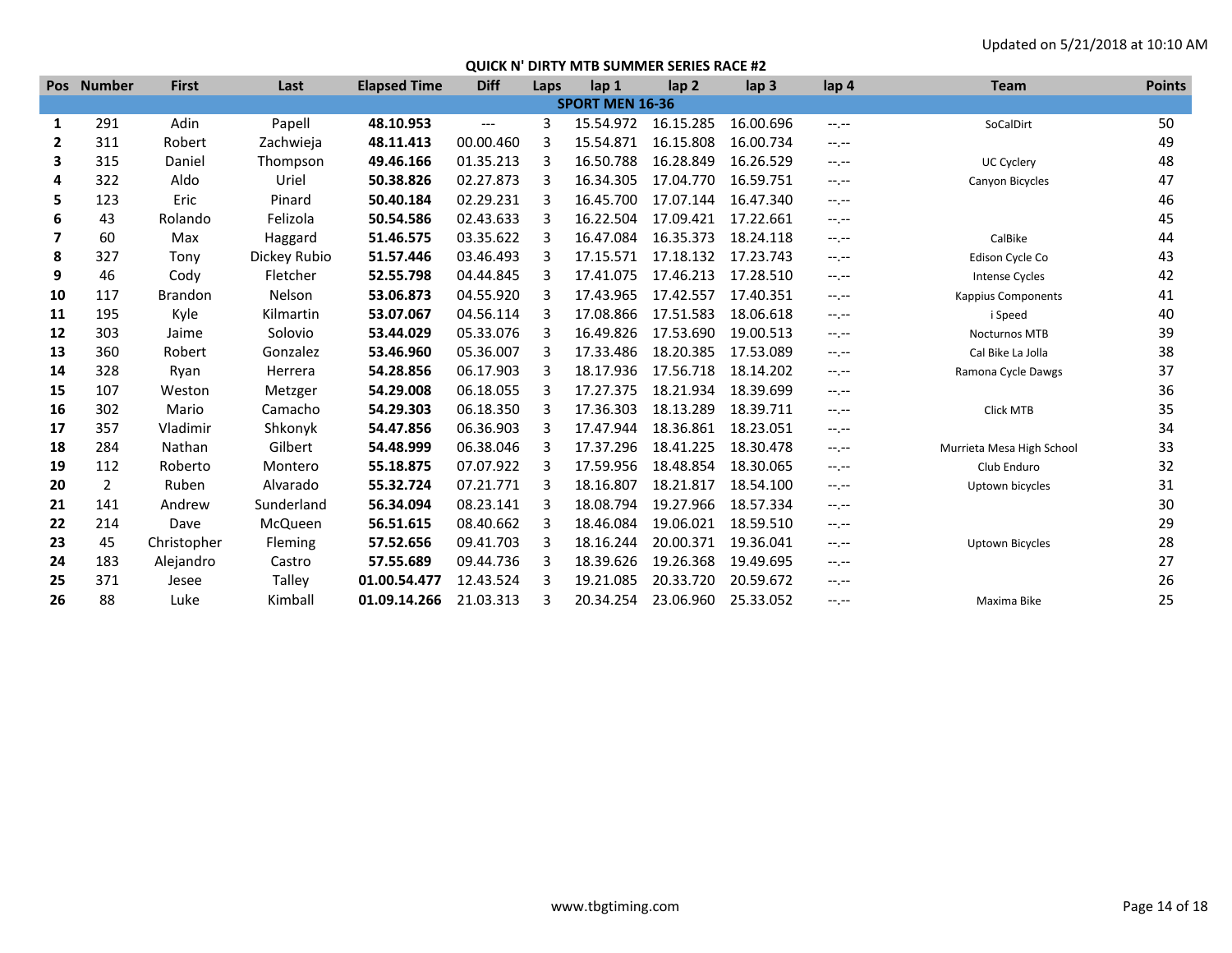| <b>Pos</b> | <b>Number</b> | <b>First</b>   | Last          | <b>Elapsed Time</b> | <b>Diff</b> | Laps | lap <sub>1</sub>       | lap <sub>2</sub> | $\mathsf{lap} 3$ | lap 4       | <b>Team</b>                     | <b>Points</b> |
|------------|---------------|----------------|---------------|---------------------|-------------|------|------------------------|------------------|------------------|-------------|---------------------------------|---------------|
|            |               |                |               |                     |             |      | <b>SPORT MEN 37-48</b> |                  |                  |             |                                 |               |
|            | 256           | Luis           | Juarez        | 48.31.855           | $---$       |      | 15.55.430              | 16.16.000        | 16.20.425        | $-1$ , $-1$ | Xc baja                         | 50            |
| 2          | 220           | Damiean        | Hiley         | 50.47.354           | 02.15.499   |      | 16.50.104              | 17.02.737        | 16.54.513        | $-1$ , $-1$ | Desert King                     | 49            |
| 3          | 32            | Joseph         | de la Cruz    | 51.57.366           | 03.25.511   |      | 17.13.346              | 17.20.525        | 17.23.495        | $-1.1$      | <b>SDBC Emerald Textiles</b>    | 48            |
| 4          | 182           | Paul           | Mason         | 51.58.676           | 03.26.821   |      | 17.09.046              | 17.26.687        | 17.22.943        | $-1$ , $-1$ | i Speed Racing                  | 47            |
| 5.         | 334           | Tom            | Esbeck        | 52.42.695           | 04.10.840   |      | 17.18.825              | 18.01.059        | 17.22.811        | $-1$ , $-1$ |                                 | 46            |
| 6          | 226           | Tim            | Vaugham       | 52.42.929           | 04.11.074   |      | 17.44.459              | 17.42.382        | 17.16.088        | $-1$ , $-1$ |                                 | 45            |
|            | 333           | Imad           | Samhat        | 54.01.576           | 05.29.721   |      | 17.26.421              | 18.37.070        | 17.58.085        | $-1$ , $-1$ | <b>Fast Riders</b>              | 44            |
| 8          | 255           | Giliberto      | Cervantes     | 54.35.908           | 06.04.053   |      | 17.56.905              | 18.17.182        | 18.21.821        | $-1$ , $-1$ | XC Baja                         | 43            |
| 9          | 69            | Zack           | Hogan         | 54.49.247           | 06.17.392   |      | 18.08.207              | 18.19.723        | 18.21.317        | $-1.1$      |                                 | 42            |
| 10         | 148           | Al             | Ubieta        | 56.56.743           | 08.24.888   |      | 17.56.544              | 18.43.560        | 20.16.639        | $-1$ , $-1$ | <b>Ballast Point Brewing Co</b> | 41            |
| 11         | 97            | Jason          | Liebe         | 57.30.824           | 08.58.969   |      | 17.59.763              | 19.22.102        | 20.08.959        | $-1$ , $-1$ | Team Dirtbag                    | 40            |
| 12         | 188           | Daris          | Drake         | 57.37.512           | 09.05.657   |      | 18.31.849              | 19.24.359        | 19.41.304        | $-1$ , $-1$ |                                 | 39            |
| 13         | 99            | <b>MICHAEL</b> | <b>MACARE</b> | 01.01.04.574        | 12.32.719   |      | 20.04.498              | 20.29.678        | 20.30.398        | $-1.1 -$    | <b>Bicycle Warehouse</b>        | 38            |
| 14         | 93            | Michael        | Law           | 01.01.17.056        | 12.45.201   |      | 19.33.619              | 20.13.854        | 21.29.583        | $-1$ , $-1$ |                                 | 37            |
| 15         | 370           | Frank          | Malcangio     | 01.02.21.910        | 13.50.055   |      | 19.37.036              | 21.08.075        | 21.36.799        |             |                                 | 36            |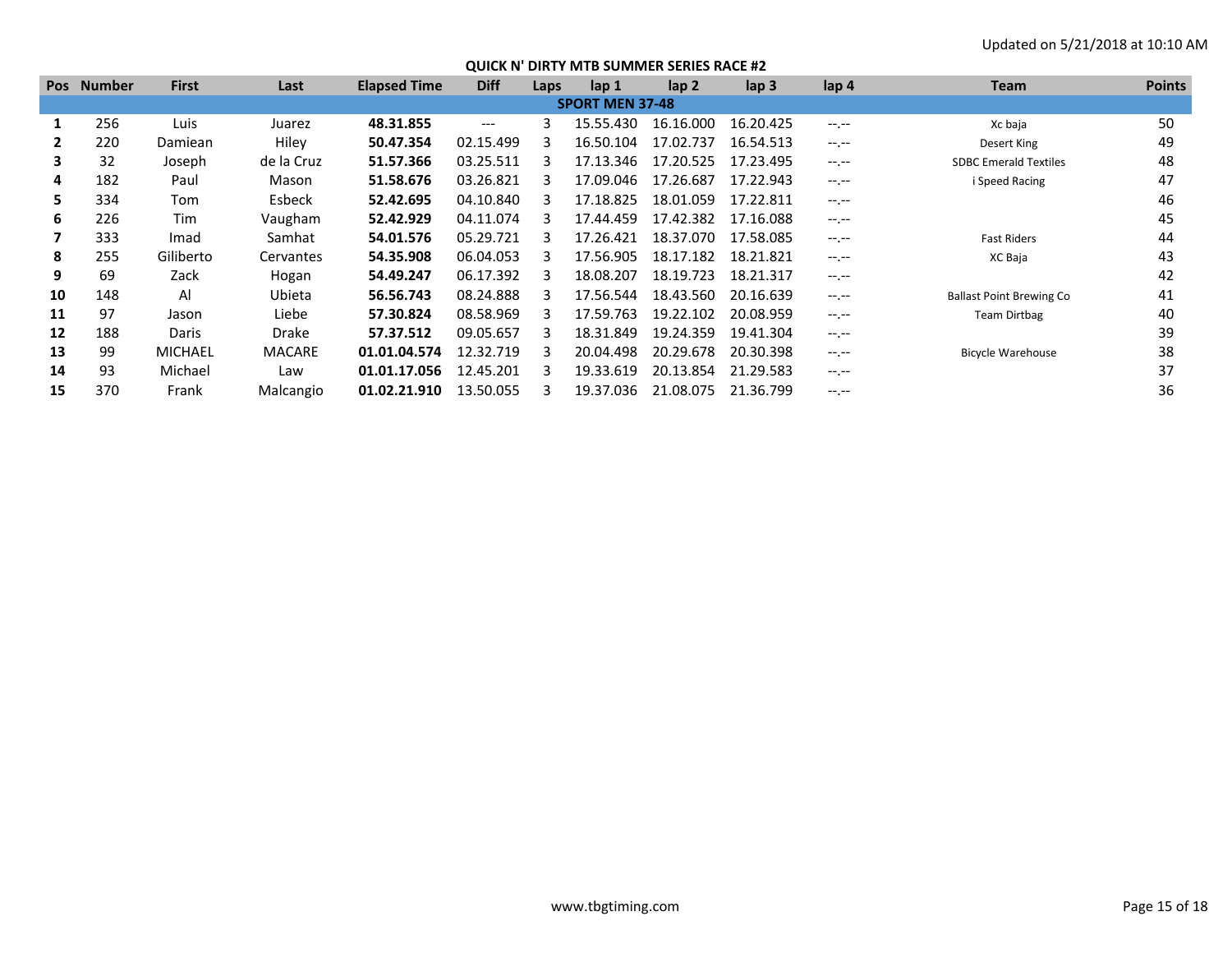| <b>Pos</b> | Number               | <b>First</b> | Last     | <b>Elapsed Time</b> | <b>Diff</b> | Laps | lap <sub>1</sub> | lap 2     | lap <sub>3</sub> | lap 4       | <b>Team</b>               | <b>Points</b> |
|------------|----------------------|--------------|----------|---------------------|-------------|------|------------------|-----------|------------------|-------------|---------------------------|---------------|
|            | <b>SPORT MEN 49+</b> |              |          |                     |             |      |                  |           |                  |             |                           |               |
|            | 125                  | guillermo    | ramirez  | 48.32.758           | $---$       |      | 15.55.883        | 16.15.148 | 16.21.727        | $-1$ , $-1$ | <b>TRUEU</b>              | 50            |
|            | 280                  | Jimmy        | Espinoza | 51.06.423           | 02.33.665   |      | 16.49.917        | 17.04.188 | 17.12.318        | $-1$ , $-1$ | Biciterra                 | 49            |
| 3          | 361                  | Jake         | Ryan     | 51.57.782           | 03.25.024   |      | 17.19.660        | 17.17.295 | 17.20.827        | $-1.1$      | <b>MMR</b>                | 48            |
| 4          | 276                  | Robert       | Davis    | 51.58.129           | 03.25.371   |      | 17.09.728        | 17.26.329 | 17.22.072        | $-1.1$      |                           | 47            |
| 5.         | 258                  | Jeff         | Healev   | 51.58.514           | 03.25.756   |      | 17.13.847        | 17.22.702 | 17.21.965        | $-1$ , $-1$ |                           | 46            |
| 6          | 10                   | Frank        | Bayr     | 52.20.809           | 03.48.051   |      | 17.19.238        | 17.15.777 | 17.45.794        | $-1$ , $-1$ | Powered by FANDA LABS     | 45            |
|            | 34                   | Pete         | Demos    | 53.38.533           | 05.05.775   |      | 17.43.552        | 17.48.214 | 18.06.767        | $-1$ , $-1$ |                           | 44            |
| 8          | 80                   | Bryan        | Jones    | 55.31.078           | 06.58.320   |      | 18.12.725        | 18.37.830 | 18.40.523        | $-1$ , $-1$ | North of the Border Bikes | 43            |
| 9          | 37                   | Tom          | Dillard  | 55.31.935           | 06.59.177   |      | 17.57.855        | 18.41.432 | 18.52.648        | $-1$ , $-1$ |                           | 42            |
| 10         | 153                  | Matt         | Wallace  | 56.51.128           | 08.18.370   |      | 18.28.934        | 18.59.624 | 19.22.570        | $-1$ , $-1$ |                           | 41            |
| 11         | 350                  | Mark         | Johnson  | 01.02.49.374        | 14.16.616   |      | 21.20.642        | 20.21.674 | 21.07.058        | $-1. - -$   |                           | 40            |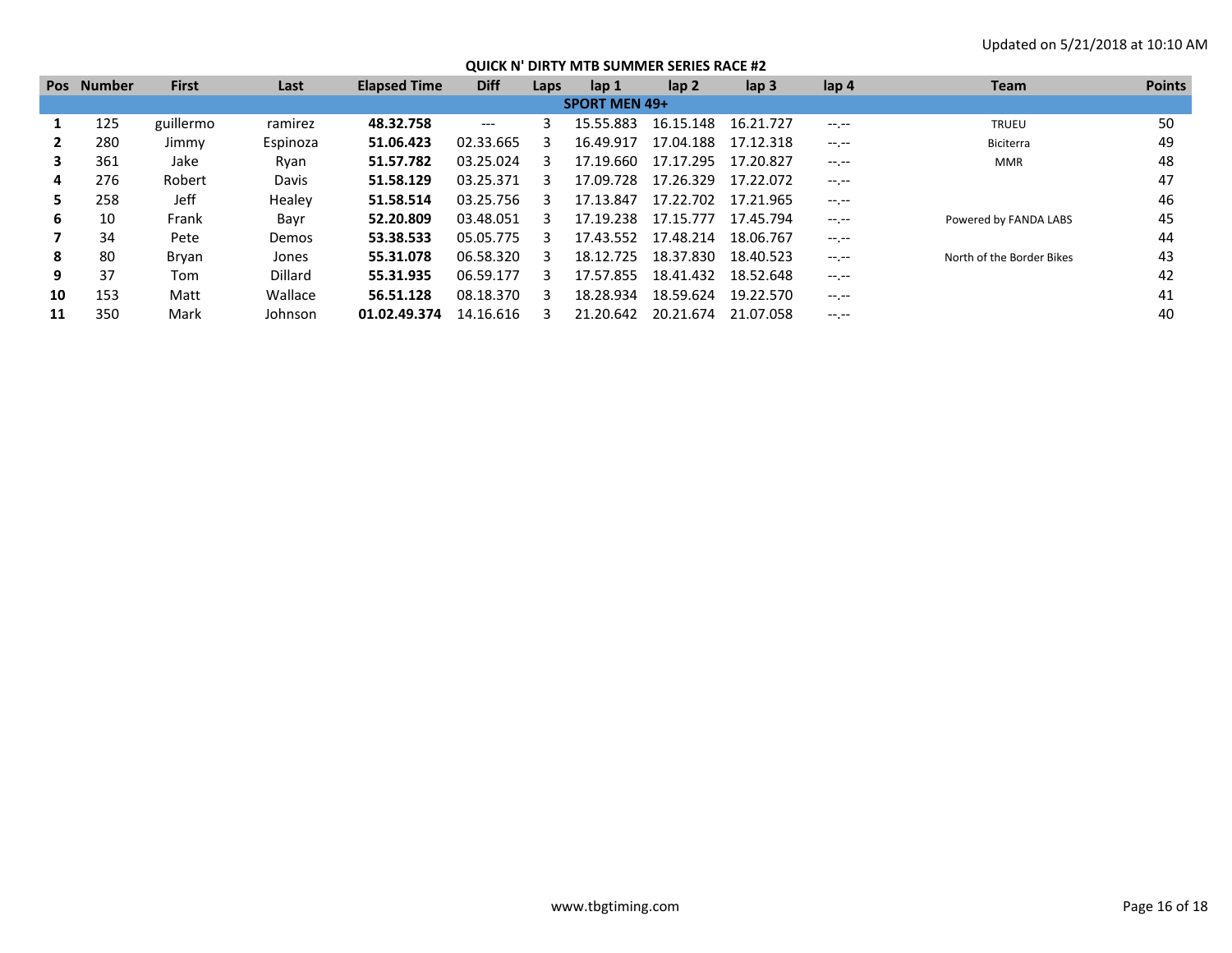| <b>Pos</b>             | <b>Number</b> | <b>First</b> | Last         | <b>Elapsed Time</b> | <b>Diff</b>    | Laps | lap 1     | lap 2     | lap <sub>3</sub> | lap 4       | <b>Team</b>              | <b>Points</b> |
|------------------------|---------------|--------------|--------------|---------------------|----------------|------|-----------|-----------|------------------|-------------|--------------------------|---------------|
| <b>SPORT WOMEN 16+</b> |               |              |              |                     |                |      |           |           |                  |             |                          |               |
|                        | 189           | Daniela      | Orozco       | 40.16.511           | ---            |      | 20.04.590 | 20.11.921 | $- - - - -$      | $---$       | <b>ECO Bike</b>          | 50            |
|                        | 274           | cecilia      | camacho      | 41.04.890           | 00.48.379      |      | 20.22.847 | 20.42.043 |                  |             |                          | 49            |
|                        | 344           | Erica        | Swann        | 41.05.523           | 00.49.012      |      | 20.19.687 | 20.45.836 | $-1 - 1 - 1 = 0$ | $--, --$    |                          | 48            |
| 4                      | 178           | Claire       | Feine        | 42.17.647           | 02.01.136      |      | 21.20.244 | 20.57.403 | $-1 - 1 - 1 = 0$ | $-1$ . $-1$ |                          | 47            |
|                        | 109           | Paige        | Mitchell     | 42.17.668           | .157<br>02.01  |      | 21.12.114 | 21.05.554 | $-1. -1$         | $---$       | North County Composites  | 46            |
| 6                      | 298           | Alexis       | Vitale       | 43.06.601           | 02.50.090      |      | 20.47.687 | 22.18.914 | . <u>.</u>       | $-1$ . $-1$ | Colorado Mesa University | 45            |
|                        | 296           | Rebeca       | <b>Solis</b> | 44.08.393           | L.882<br>03.51 |      | 21.40.075 | 22.28.318 | $-1 - 1 - 1 = 0$ | $--, --$    | SJ Mtb                   | 44            |
| 8                      | 297           | Karen        | St.Germain   | 48.16.064           | 07.59.553      |      | 24.22.039 | 23.54.025 | $-1 - 1 - 1 = 0$ | $--, --$    | Team Ninia               | 43            |